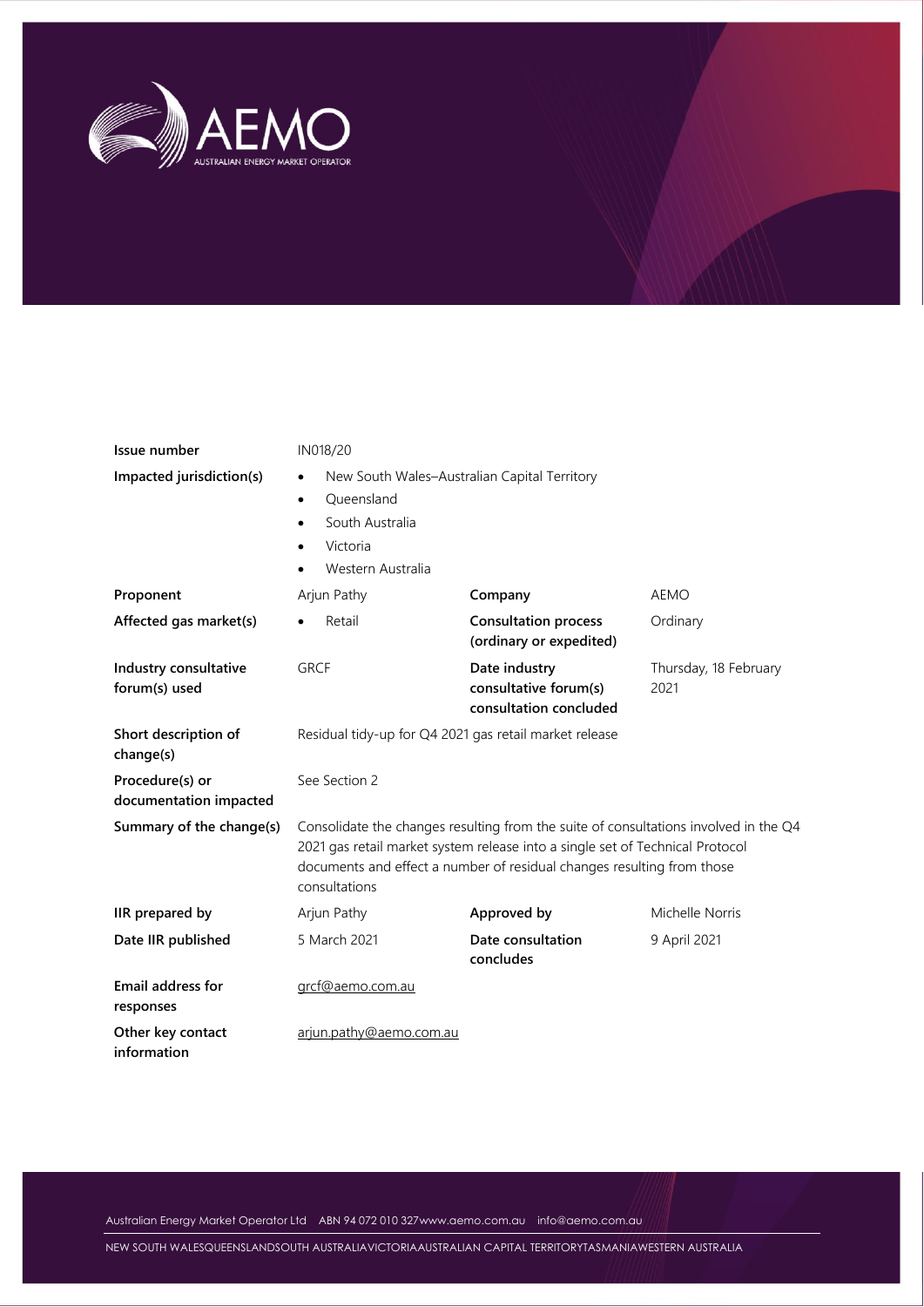

# **IMPACT & IMPLEMENTATION REPORT**

## **CRITICAL EXAMINATION OF PROPOSAL**

### **1. DESCRIPTION OF ISSUE**

### <span id="page-1-0"></span>**1.1. Background**

Across 2020, AEMO consulted on the following initiatives relating to the adoption of aseXML schema version r40 in Q4 2021 by all AEMO-administered gas retail markets<sup>1</sup>:

- [IN003/20 \(Gas Life Support\)](https://aemo.com.au/consultations/current-and-closed-consultations/in003-20-gas-life-support)
- [IN011/20 \(CDN and CDR\)](https://aemo.com.au/consultations/current-and-closed-consultations/in011-20-cdn-and-cdr-changes)
- [IN003/20W \(CDN and CDR in WA\)](https://aemo.com.au/consultations/current-and-closed-consultations/in003-20w-wa-cdn-and-cdr-changes)
- [IN002/15W and IN026/15 \(New JECs\)](https://aemo.com.au/consultations/current-and-closed-consultations/in002-15w-in026-15)
- [IN009/19W and IN010/20W \(Add Meter Status to WA gas retail transactions\)](https://aemo.com.au/consultations/current-and-closed-consultations/in00919w-and-in01020w)

During these consultations, a number of additional changes emerged that were out-of-scope for those consultations, or were raised too late in the consultation to be addressed. As such, AEMO "parked" these changes to be consulted on as part of this consultation IN018/20.

Additionally, these consultations often based their "track changes" on the current versions of the technical protocol (TP) documents, so the changes have not been collated into a final set of TP documents. This consultation IN018/20 is therefore designed to collate all previously agreed changes into a final set of TP documents.

The changes described in the above list of initiatives, including the adoption of aseXML schema version r40 in Q4 2021, have been approved by AEMO and the Economic Regulation Authority (WA)<sup>2</sup>.

### **1.2. Submission details and key feedback areas**

This IIR is designed to ensure that AEMO has adequately addressed concerns raised during the consultations listed in Section [1.1.](#page-1-0) The scope of this IIR is limited exclusively to the changes outlined in Section [3.](#page-2-0) Any new changes and concerns raised will not be considered as part of this consultation. As such, AEMO seeks feedback from all Retailer and Distributors on the following:

- 1. Whether the changes proposed in this IIR address the technical requirements of the issues outlined in Section [3,](#page-2-0) and whether your organisation agrees with the marked-up changes to address these issues.
- 2. Whether your organisation believes AEMO has made any typographical or administrative errors in collating the changes listed in Section [1.1](#page-1-0) into a final set of TP documents.

Submissions using the response template in Attachment A close Friday 9 April 2021 and should be emailed to [grcf@aemo.com.au.](mailto:grcf@aemo.com.au)

# **2. REFERENCE DOCUMENTATION**

Attachment B provides a cross-reference of the changes listed in Section [3](#page-2-0) and the affected TP documents.

<sup>&</sup>lt;sup>1</sup> Links to the relevant consultation pages is provided for participants' reference.

<sup>&</sup>lt;sup>2</sup> The Economic Regulation Authority (WA) only approved IN003/20W, IN002/15W, IN009/19W and IN010/20W. This included the adoption of aseXML schema version r40 in Q4 2021.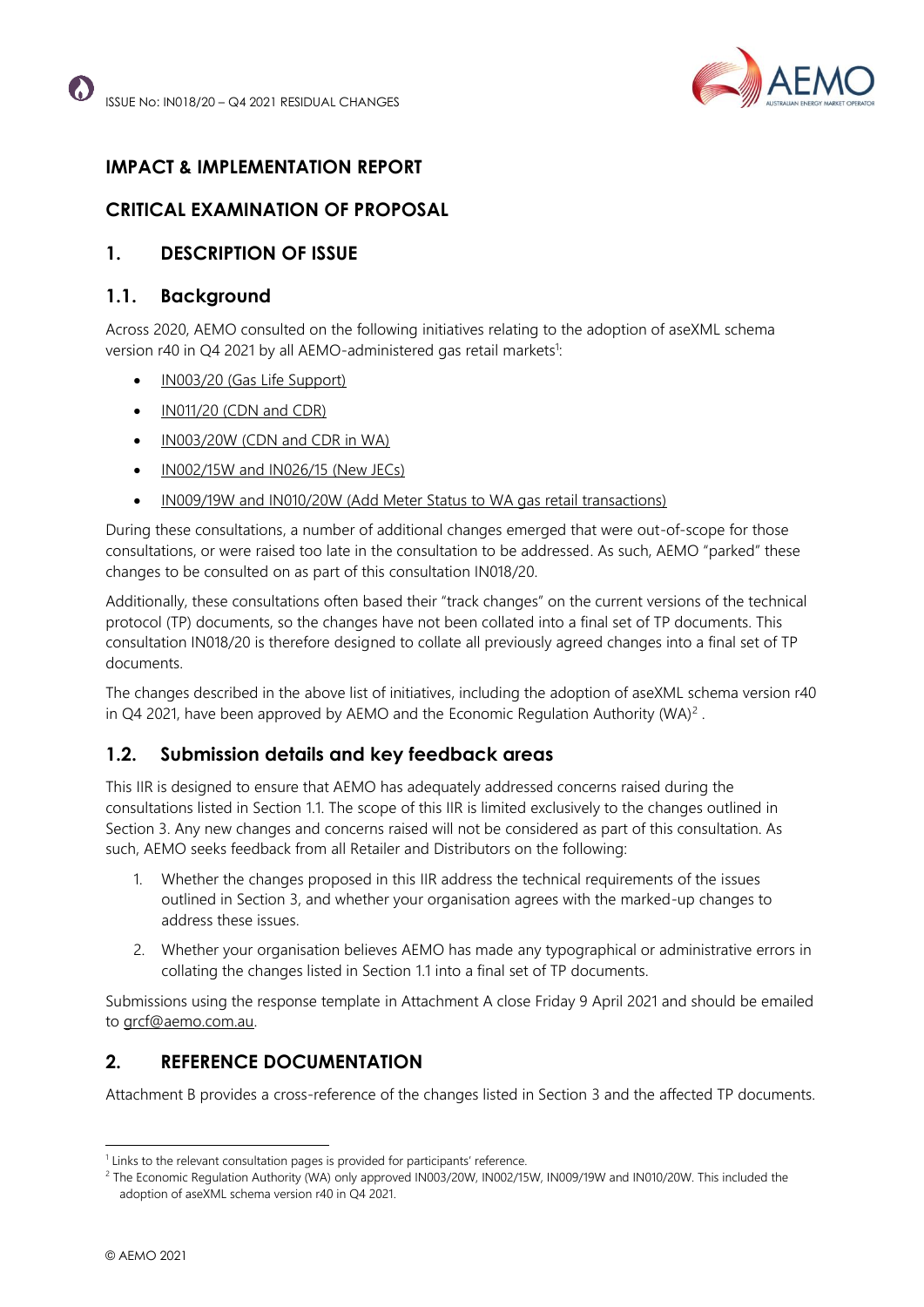

Attachment C contains each TP document showing tracked changes between the current version and the proposed changes.

# **2.1. Technical Protocol (TP) documentation**

Attachment B provides a detailed summary of the changes to each of the TP documents.

Attachment C contains each TP document showing tracked changes between the current version and the proposed changes.

# <span id="page-2-0"></span>**3. OVERVIEW OF CHANGES**

# **3.1. Delete T71 transaction (east-coast only)**

Consultations IN011/20 and IN003/20W require all AEMO-administered gas retail markets to adopt versions of the CustomerDetailsNotification (CDN) and CustomerDetailsRequest (CDR) transactions with an aseXML payload, which will be transactions T70 and T72 in the Table of Transactions. In east-coast gas retail markets, there is currently also the T71 transaction (Amend Customer Details Six Monthly Refresh), which is used to provide a bulk CDN to the Distributor every six months. Transaction T71 is not currently used in WA. Since T71 is a non-aseXML transaction, the details about this transaction are listed in Participant Build Pack 1 - CSV Data Format Specification.

In feedback to the Proposed Procedure Change (PPC) for IN011/20, AGL noted that the T71 transaction would become obsolete given the new aseXML transactions and should accordingly be removed<sup>3</sup>. AEMO noted in its response that removing T71 would be out of scope for consultation IN011/20 and further that participants had not been given an opportunity to consider the proposed change, and that the change would therefore be included in consultation IN018/20.

The TP documents finalised as part of IN011/20 (CDN and CDR in east-coast jurisdictions) and IN003/20W (CDN and CDR in WA) state that the Retailer should send a CDN whenever the customer requests a change to customer details or whenever the customer details change. As such, AEMO proposed as part of the PPC for this consultation IN018/20 that there is no need for a "six monthly refresh" transaction, since the customer details should already be up to date.

All responses to the PPC supported AEMO's proposal to delete the T71 transaction.

# **3.2. Delete T72 "Update to Meter Route" transaction (east-coast only)**

In its investigations as part of IN018/20, AEMO discovered that the Participant Build Pack 3 (Appendix D - Table of Transactions Cross Reference) contains an "Update to Meter Route" transaction under T72, as outlined in the following table.

<sup>3</sup> Please see Ref #12 in Attachment D here[: https://aemo.com.au/-](https://aemo.com.au/-/media/files/stakeholder_consultation/consultations/gas_consultations/2020/in011-20/iir/iir-in011-20-add-cdr-and-cdn-to-gas-market-systems.pdf?la=en) [/media/files/stakeholder\\_consultation/consultations/gas\\_consultations/2020/in011-20/iir/iir-in011-20-add-cdr-and-cdn-to-gas](https://aemo.com.au/-/media/files/stakeholder_consultation/consultations/gas_consultations/2020/in011-20/iir/iir-in011-20-add-cdr-and-cdn-to-gas-market-systems.pdf?la=en)[market-systems.pdf?la=en](https://aemo.com.au/-/media/files/stakeholder_consultation/consultations/gas_consultations/2020/in011-20/iir/iir-in011-20-add-cdr-and-cdn-to-gas-market-systems.pdf?la=en)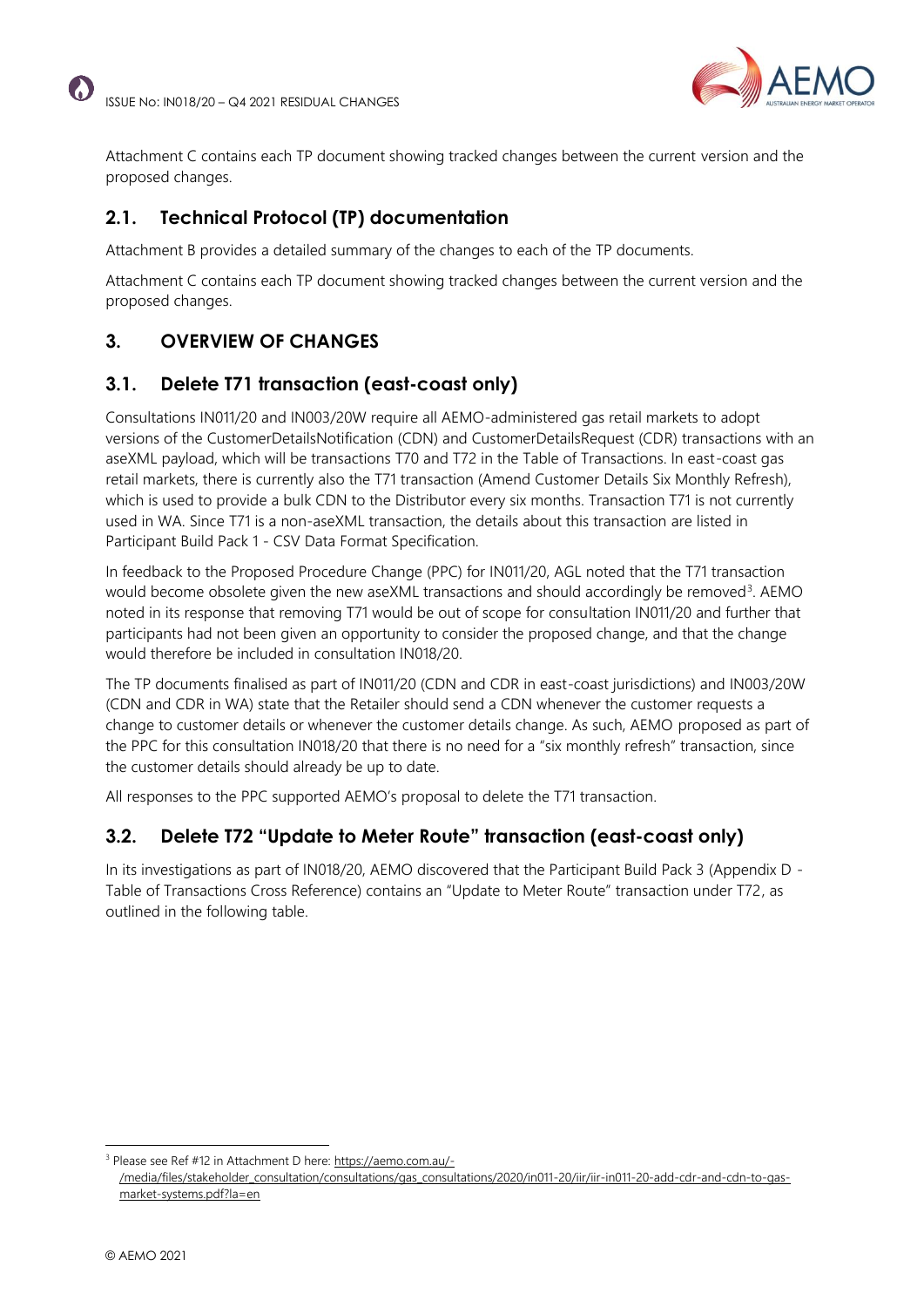

| <b>TABLE OF TRANSACTIONS</b> |                                                                     |                  | <b>ASEXML</b>          |            |                      |
|------------------------------|---------------------------------------------------------------------|------------------|------------------------|------------|----------------------|
| Transaction<br>No.           | <b>Transaction Type</b>                                             | Comms<br>Type    | Transaction            | <b>PBP</b> | Section<br>Reference |
| 70                           | Customer<br>Amend<br><b>Contact Details</b>                         | B <sub>2</sub> B | AmendMeterRouteDetails | 3          | 4.6.2.1              |
| 71                           | Customer<br>Amend<br>Contact<br>Details<br>(six<br>monthly refresh) | Internal         | N/A                    | N/A        | N/A                  |
| 72                           | <b>Update to Meter Route</b>                                        | <b>Internal</b>  | N/A                    | N/A        | N/A                  |

#### **Table 1 Excerpt from PBP 3 Interface Definitions - Appendix D, relevant sections highlighted**

AEMO noted in the PPC for this consultation IN018/20 that it did not believe this transaction was ever implemented in gas retail market systems. No participant disputed this in feedback to the PPC. As such, row 72 as it stands is a manifest error and can be amended without consequence in order to facilitate the implementation of the changes to CDN and CDR (since the proposed Customer Details Request transaction would occupy T72).

As part of the PPC for this consultation IN018/20, AEMO sought participant feedback on whether this amendment of "Update Meter Route" to "Customer Details Request" would impact participants given that the "Update to Meter Route" transaction did not appear to have been implemented.

All responses to the PPC supported AEMO's proposal to amend "Update Meter Route" to "Customer Details Request".

# **3.3. Add event codes for CDN/CDR (all jurisdictions)**

The event codes that are listed for use in the current (i.e. CSV-payload) CDN file<sup>4</sup> are:

| Event<br>Code | Description                                                         | Severity | <b>Invoking Transaction</b>           |
|---------------|---------------------------------------------------------------------|----------|---------------------------------------|
| 3665          | RecordCount element does not match<br>number of records in CSV file | Error    | All transactions containing CSV files |
| 3666          | Data does not match the CSV format<br>definition                    | Error    | All transactions containing CSV files |
| 3670          | Missing mandatory CSV field                                         | Error    | All transactions containing CSV files |
| 3672          | Invalid data in CSV record                                          | Error    | All transactions containing CSV files |
| 3674          | Data in CSV record ignored                                          | Error    | All transactions containing CSV files |
| 3677          | Updated details not valid                                           | Error    | AmendMeterRouteDetails                |

<sup>4</sup> See, for instance, Table 4.6.2.1 in the PBP 3 B2B System Interface Definitions: [https://aemo.com.au/-](https://aemo.com.au/-/media/files/gas/retail_markets_and_metering/market-procedures/vic/gip/build_pack_3/partcipant-build-pack-3-b2b-system-interface-definitions-v37--clean.pdf?la=en) [/media/files/gas/retail\\_markets\\_and\\_metering/market-procedures/vic/gip/build\\_pack\\_3/partcipant-build-pack-3-b2b-system](https://aemo.com.au/-/media/files/gas/retail_markets_and_metering/market-procedures/vic/gip/build_pack_3/partcipant-build-pack-3-b2b-system-interface-definitions-v37--clean.pdf?la=en)[interface-definitions-v37--clean.pdf?la=en](https://aemo.com.au/-/media/files/gas/retail_markets_and_metering/market-procedures/vic/gip/build_pack_3/partcipant-build-pack-3-b2b-system-interface-definitions-v37--clean.pdf?la=en)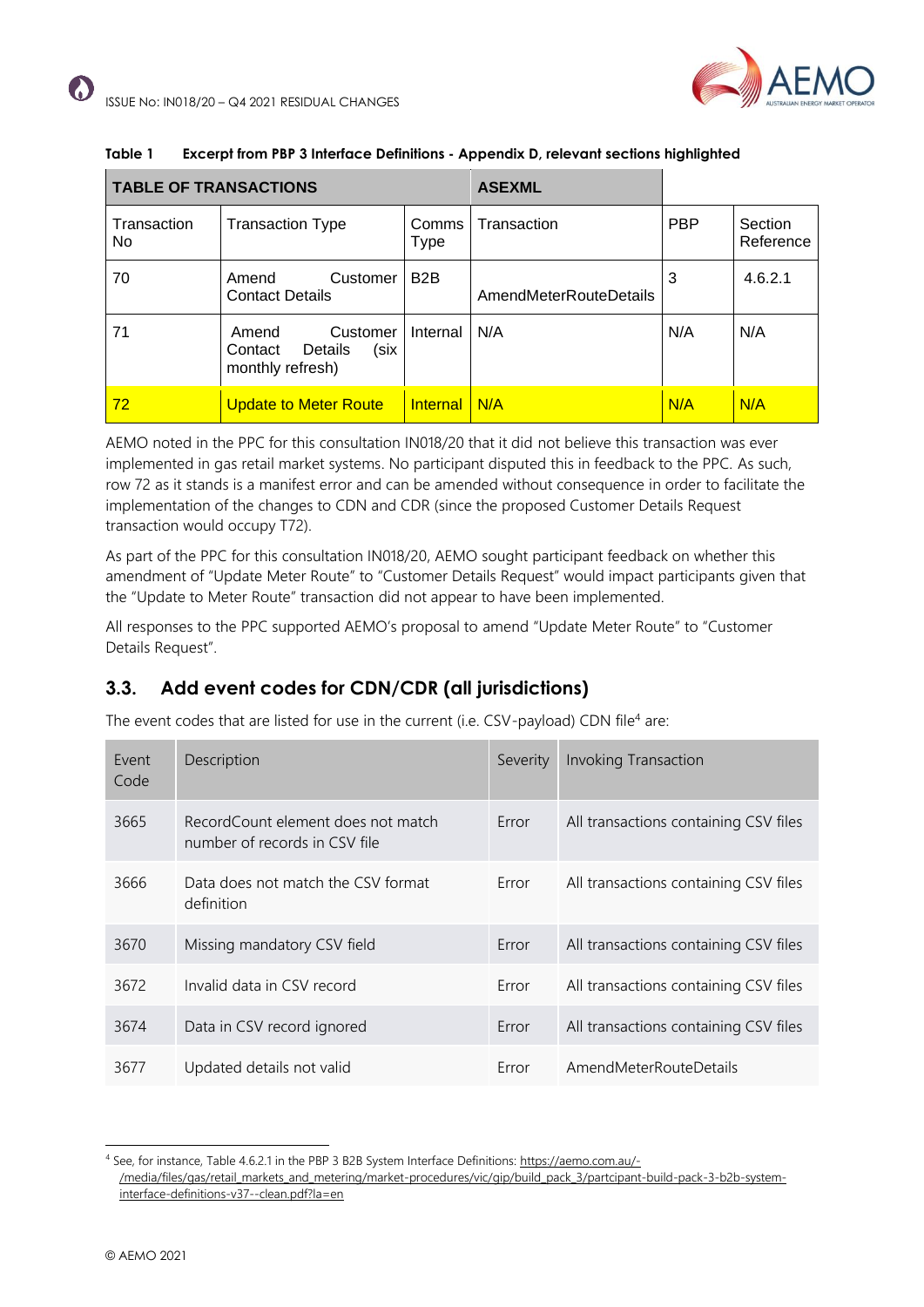

Feedback to the IN011/20 PPC identified that these relate to CSV transactions and therefore need to be replaced for the new aseXML-payload transactions $5$ .

In line with the CDN and CDR event codes in use in electricity B2B transactions, AEMO proposes the following event codes for use with the aseXML CDN transaction:

|                                                      | Event<br>Code  | Description                                                                                                          |  |  |  |  |  |
|------------------------------------------------------|----------------|----------------------------------------------------------------------------------------------------------------------|--|--|--|--|--|
|                                                      | $\overline{0}$ | Success, OK, Accepted, etc.                                                                                          |  |  |  |  |  |
|                                                      | 201            | Data missing                                                                                                         |  |  |  |  |  |
|                                                      | 202            | Data invalid                                                                                                         |  |  |  |  |  |
| Existing Event Codes<br>3603<br>3659<br>3662         |                | Recipient is not responsible for the supplied MIRN                                                                   |  |  |  |  |  |
|                                                      |                | Unrecognised Event Code                                                                                              |  |  |  |  |  |
|                                                      |                | MIRN checksum invalid                                                                                                |  |  |  |  |  |
|                                                      | 3673           | Invalid data in aseXML field                                                                                         |  |  |  |  |  |
| Mirror Electricity<br>Proposed New<br>Event Codes to | 3689           | Participant is not authorised to request the received data                                                           |  |  |  |  |  |
|                                                      | 3690           | Data not fit for purpose (i.e. the data is aseXML-compliant but not valid, such<br>as a phone number "02 0000 0000") |  |  |  |  |  |

The relevant section of Participant Build Pack 3 (PBP3) B2B System Interface Definitions and the SA/WA FRC B2B System Interface Definitions documents have been updated to reflect the above changes.

As part of the PPC for this consultation IN018/20, AEMO sought participant feedback on whether these event codes adequately captured the relevant business events and, if participants wished to propose additional event codes, why these would be needed above and beyond the event codes provided in electricity.

Feedback to the PPC was supportive of the specific event codes proposed (i.e. there were no business events above and beyond those in the above table for which participants believed event codes should be added). Simply Energy raised technical feedback regarding whether event code 3689 should be applicable to "All" transactions or simply to "Request" transactions; AEMO has provided its response to Simply Energy in Ref #22 of Attachment D. AGN noted (see Ref #19 of Attachment D) that event code 3689 needed to be added to CDR; AEMO has accepted that feedback and has further removed event code 3689 as a transaction-specific event code for CDN, since it is not allowed as a transaction acknowledgement specific event code for CDN in electricity, and AEMO's proposal in the PPC was to harmonise with electricity event codes.

<sup>5</sup> Please see Ref #19 in Attachment D here[: https://aemo.com.au/-](https://aemo.com.au/-/media/files/stakeholder_consultation/consultations/gas_consultations/2020/in011-20/iir/iir-in011-20-add-cdr-and-cdn-to-gas-market-systems.pdf?la=en) [/media/files/stakeholder\\_consultation/consultations/gas\\_consultations/2020/in011-20/iir/iir-in011-20-add-cdr-and-cdn-to-gas](https://aemo.com.au/-/media/files/stakeholder_consultation/consultations/gas_consultations/2020/in011-20/iir/iir-in011-20-add-cdr-and-cdn-to-gas-market-systems.pdf?la=en)[market-systems.pdf?la=en](https://aemo.com.au/-/media/files/stakeholder_consultation/consultations/gas_consultations/2020/in011-20/iir/iir-in011-20-add-cdr-and-cdn-to-gas-market-systems.pdf?la=en)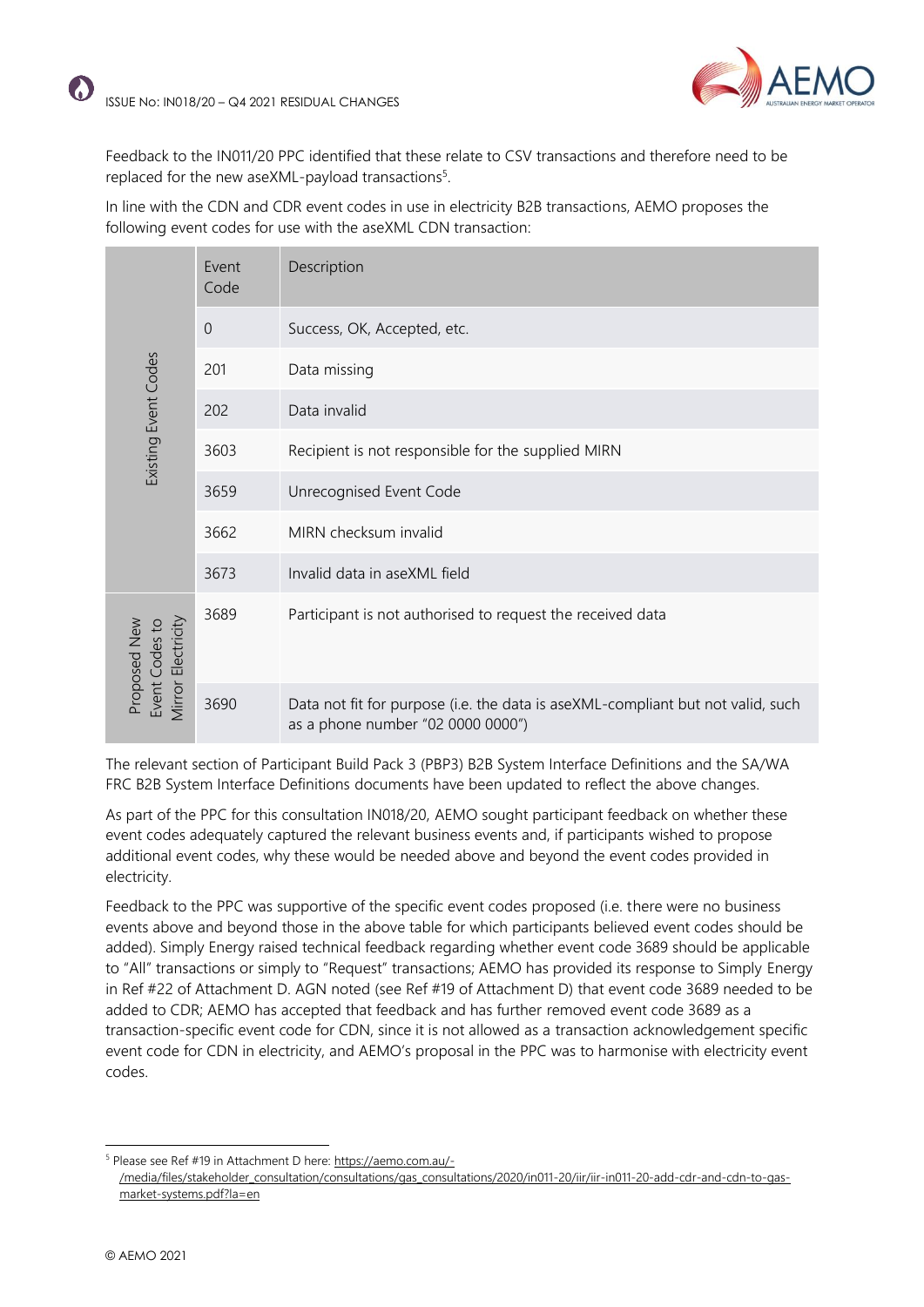

# **3.4. Reword clause 4.6.2 (east-coast only)**

In feedback to the IN003/20W IIR, the following rewording of clause 4.6.2 was proposed<sup>6</sup>:

In SA the Retailer must provide a CustomerDetailsNotification in response to a valid CustomerDetailsRequest. See section 4.6.3 for further details on CustomerDetailsRequest.

In SA, under the National Energy Retail Rules, the Retailer must:

- (i) Initiate a CustomerDetailsNotification when customer details change.
- (ii) Provide a CustomerDetailsNotification in response to a valid CustomerDetailsRequest. See section 4.6.3 for further details on CustomerDetailsRequest.

Since IN003/20W affected WA only, AEMO agreed to consider the proposal as part of IN018/20 such that the wording could be applied to all east coast procedures.

In the PPC for IN018/20, therefore, AEMO proposed the above change both to the FRC B2B System Interface Definitions (for which the change was originally proposed) as well as for the PBP3 B2B System Interface Definitions for consistency. The rewording reflects diagram 4-63, which was approved by eastcoast participants as part of consultation IN011/20. As part of the PPC, AEMO sought feedback on whether any participants objected to this rewording.

All responses to the PPC supported the intent of the rewording, but Red and Lumo Energy noted that the clause as proposed did not reference Victorian regulatory instruments. AEMO has accordingly redrafted the clause to reference Victorian regulatory instruments in order to make clear that the clause applies to all east-coast retail gas markets, including Victoria.

### **3.5. Align data dictionary with aseXML schema (all jurisdictions)**

Feedback provided following the close of the consultations listed in Section 1.1 identified that the "aseXML element name" column in the Data Dictionary of the respective TP documents was not aligned with the aseXML schema files themselves (e.g. "Life Support Phone Number 1" did not have "ManagementContactDetail/ PhoneNumber" listed as its aseXML element). Further, some clarification was

needed regarding how certain aseXML schema elements were to be used (e.g. the

"ManagementContactDetail" aseXML schema element allows for any number of phone numbers to be provided, but the build pack allows for at most two). As part of the PPC for this consultation IN018/20, therefore, AEMO made a number of amendments to the Data Dictionary appendices in the respective TP documents to align them with the aseXML schema. As part of the PPC AEMO sought feedback on whether these changes accurately reflected requirements.

All responses to the PPC agreed with the intent of the proposal. AGN and Origin Energy raised some technical feedback to clarify the drafting, to which AEMO has agreed (see Ref #30, #31, and #34 in Attachment D).

### **3.6. Manifest errors and other non-controversial changes**

#### **3.6.1. Mandatory status of Life Support fields (east-coast only)**

In feedback to the IN011/20 PPC, Multinet Gas Networks noted that the Participant Build Pack 1 Table of Transactions (Elements tab) had incorrectly identified Life Support Contact Name as "Code Used" (i.e. is not

[/media/files/stakeholder\\_consultation/consultations/gas\\_consultations/2020/in003-20w/iir-in003-20w-wa-cdn-and-cdr.pdf?la=en](https://aemo.com.au/-/media/files/stakeholder_consultation/consultations/gas_consultations/2020/in003-20w/iir-in003-20w-wa-cdn-and-cdr.pdf?la=en)

<sup>6</sup> See Ref #10 in Attachment D here[: https://aemo.com.au/-](https://aemo.com.au/-/media/files/stakeholder_consultation/consultations/gas_consultations/2020/in003-20w/iir-in003-20w-wa-cdn-and-cdr.pdf?la=en)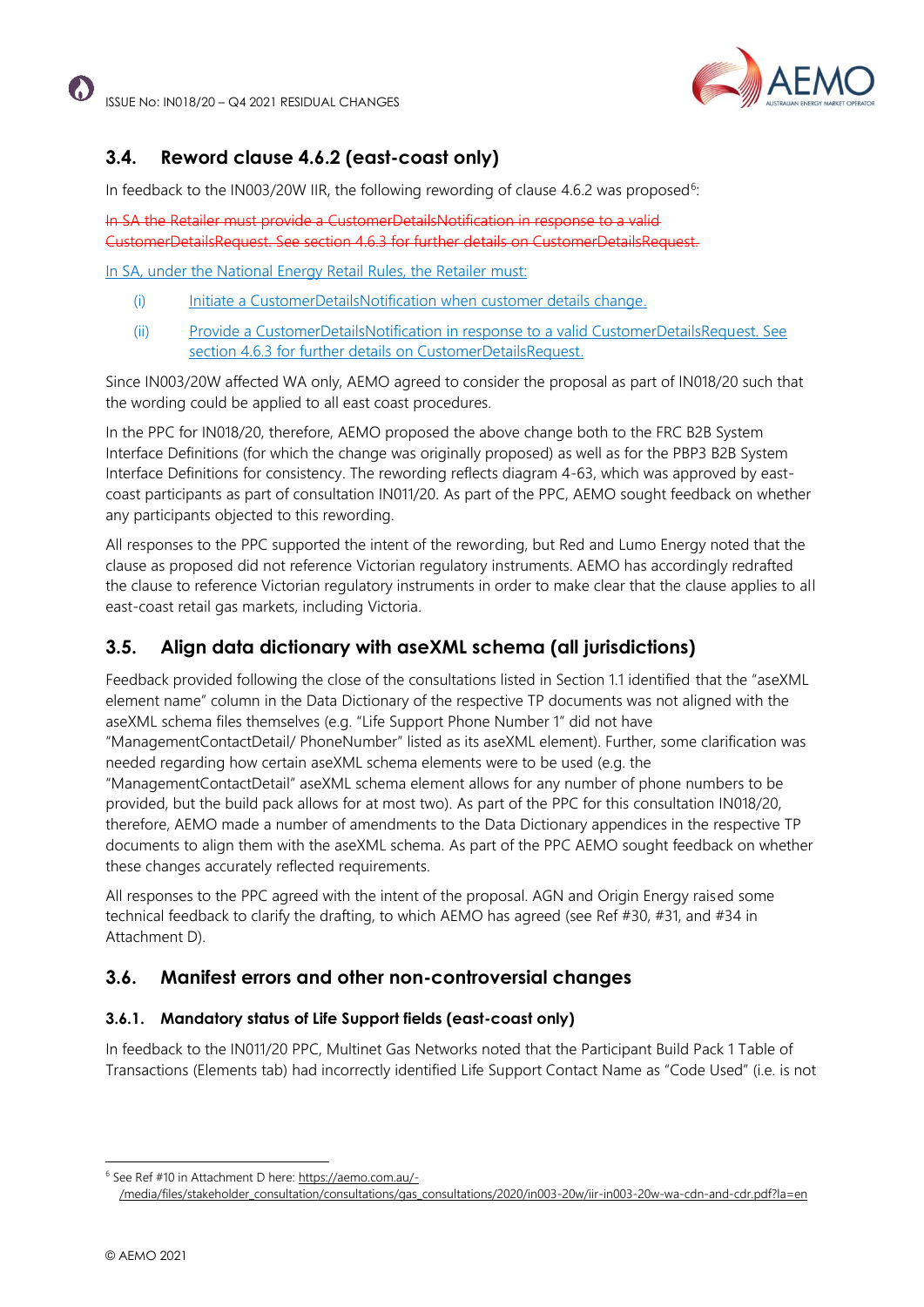

free text) and had incorrectly identified Life Support Equipment as "No Code Used"<sup>7</sup> . This was out of scope for IN011/20, so AEMO proposed to address this change as part of IN018/20.

Given that this change corrects a manifest error, AEMO proposed as part of the PPC for this consultation IN018/20 that this change is non-controversial. AGN raised one typographical change; otherwise all responses to the PPC supported AEMO's proposed changes.

#### **3.6.2. Electricity terminology for CDN / CDR allowable values (east-coast only)**

Feedback to the IN003/20W PPC in relation to the Specification Pack document FRC B2B System Interface Definitions identified that electricity terminology had been retained under the description of allowable values for the Reason field in CDR (e.g. using "MPB", which stands for "Metering Provider – B", instead of using "Distributor")<sup>8</sup>. Since this was a WA consultation, AEMO could only make the amendment for WA. AEMO therefore proposed the same amendment for SA in the PPC for this consultation IN018/20. Given the extent of the mark-up required and given that the change corrects a manifest error, this change has not been provided in mark-up.

All responses to the PPC supported AEMO's proposed changes.

#### **3.7. Diagram changes**

#### **3.7.1. Reference numbering for PBP 3 B2B System Interface Definitions figure 4.63 (east-coast only)**

Feedback to the IN011/20 IIR identified that the reference numbering for figure 4.63 is incorrect—they should match those in the PBP 1 diagram 4.1<sup>9</sup>.

Given that this change corrects a manifest error, AEMO proposed as part of the PPC for this consultation IN018/20 that this change is non-controversial. All responses to the PPC supported AEMO's proposed changes.

#### **3.7.2. CDN aseXML schema diagram (all jurisdictions)**

Feedback to the IN011/20 IIR identified that figure 4-65 of the PBP 3 B2B System Interface Definitions needed to be updated to reflect that it no longer has a CSV payload<sup>10</sup>. AEMO identified that this diagram also needs to be updated in the FRC B2B System Interface Definitions.

AEMO sought feedback in the PPC for this consultation IN018/20 on whether the diagram included in the proposed TP documents adequately captures requirements. All responses to the PPC supported AEMO's proposed changes.

<sup>7</sup> Please see Ref #16 and #17 in Attachment D here[: https://aemo.com.au/-](https://aemo.com.au/-/media/files/stakeholder_consultation/consultations/gas_consultations/2020/in011-20/iir/iir-in011-20-add-cdr-and-cdn-to-gas-market-systems.pdf?la=en) [/media/files/stakeholder\\_consultation/consultations/gas\\_consultations/2020/in011-20/iir/iir-in011-20-add-cdr-and-cdn-to-gas](https://aemo.com.au/-/media/files/stakeholder_consultation/consultations/gas_consultations/2020/in011-20/iir/iir-in011-20-add-cdr-and-cdn-to-gas-market-systems.pdf?la=en)[market-systems.pdf?la=en](https://aemo.com.au/-/media/files/stakeholder_consultation/consultations/gas_consultations/2020/in011-20/iir/iir-in011-20-add-cdr-and-cdn-to-gas-market-systems.pdf?la=en)

<sup>8</sup> See Ref #13 in Attachment D here[: https://aemo.com.au/-](https://aemo.com.au/-/media/files/stakeholder_consultation/consultations/gas_consultations/2020/in003-20w/iir-in003-20w-wa-cdn-and-cdr.pdf?la=en)

[<sup>/</sup>media/files/stakeholder\\_consultation/consultations/gas\\_consultations/2020/in003-20w/iir-in003-20w-wa-cdn-and-cdr.pdf?la=en](https://aemo.com.au/-/media/files/stakeholder_consultation/consultations/gas_consultations/2020/in003-20w/iir-in003-20w-wa-cdn-and-cdr.pdf?la=en) <sup>9</sup> See Ref #17 in Attachment B here: [https://aemo.com.au/-](https://aemo.com.au/-/media/files/stakeholder_consultation/consultations/gas_consultations/2020/in011-20/notice-of-aemo-decision.pdf?la=en)

[<sup>/</sup>media/files/stakeholder\\_consultation/consultations/gas\\_consultations/2020/in011-20/notice-of-aemo-decision.pdf?la=en](https://aemo.com.au/-/media/files/stakeholder_consultation/consultations/gas_consultations/2020/in011-20/notice-of-aemo-decision.pdf?la=en) <sup>10</sup> See Ref #28 in Attachment B here[: https://aemo.com.au/-](https://aemo.com.au/-/media/files/stakeholder_consultation/consultations/gas_consultations/2020/in011-20/notice-of-aemo-decision.pdf?la=en)

[<sup>/</sup>media/files/stakeholder\\_consultation/consultations/gas\\_consultations/2020/in011-20/notice-of-aemo-decision.pdf?la=en](https://aemo.com.au/-/media/files/stakeholder_consultation/consultations/gas_consultations/2020/in011-20/notice-of-aemo-decision.pdf?la=en)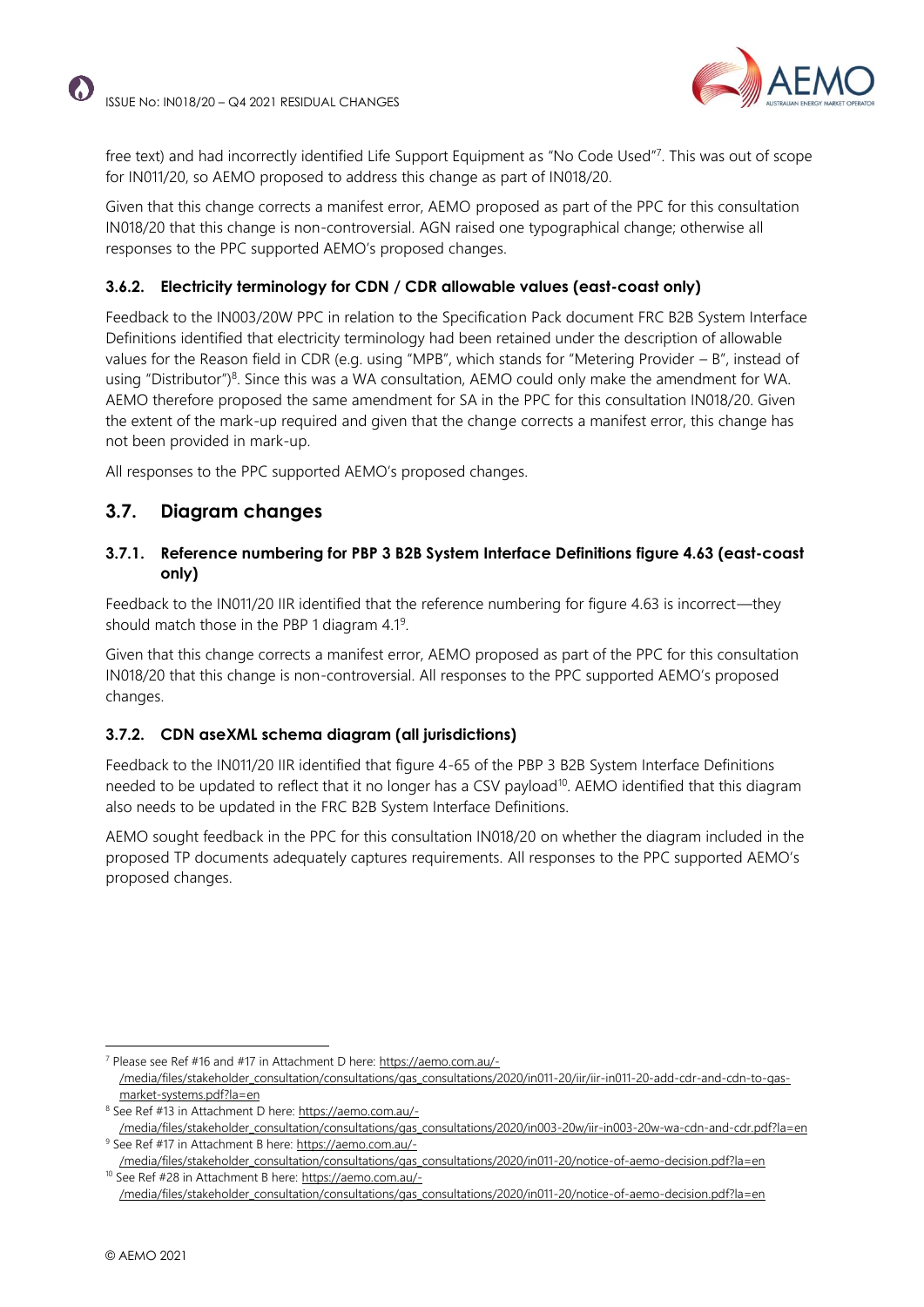

#### **3.7.3. CDR diagram in PBP 1 Process Flow Diagram (east-coast only)**

Feedback to the IN011/20 IIR identified that a figure for CDR needs to be added to the PBP 1 Process Flow Diagram<sup>11</sup>. AEMO also made a number of editorial amendments to clarify the diagram proposed for the CDN transaction.

AEMO sought feedback in the PPC for this consultation IN018/20 on whether the diagram adequately captured requirements. All responses to the PPC supported AEMO's proposed changes.

# **3.8. NameTitle element (all jurisdictions)**

A number of participants who are jointly involved in the GRCF and Electricity Consultative Retail Forum (ERCF) submitted a change request to the ERCF to allow "Null" as a value when entering a customer's title (e.g. "Mr", "Ms", etc.) in the "CustomerName" field for the CDN transaction. AEMO provided advice that, instead of populating this field with "Null", it should be populated with an empty string (i.e. the "NameTitle" field under "CustomerName" should be populated as <NameTitle></NameTitleas this could be implemented without making additional changes to the schema.

To clarify that this was the agreed solution where a customer's title is unknown, AEMO proposed as part of the PPC for this consultation IN018/20 the following changes (in blue underline) to the "CustomerName" row of the Data Dictionary pertaining to PBP 3 B2B System Interface Definitions and Specification Pack document FRC B2B System Interface Definitions documents:

| aseXML<br><b>Element Name</b> | <b>Element</b><br><b>Name</b> | <b>Description</b>  | <b>Attribut</b><br>es/<br>Format | Length/<br><b>Decimal</b><br><b>Places</b> | <b>Allowed Values</b> |
|-------------------------------|-------------------------------|---------------------|----------------------------------|--------------------------------------------|-----------------------|
| CustomerName                  | Customer                      | Must be the name of |                                  |                                            | Where no title is     |
|                               | Name                          | the person who is   |                                  |                                            | available to          |
|                               |                               | the contact for the |                                  |                                            | populate              |
|                               |                               | management of       |                                  |                                            | NameTitle, an         |
|                               |                               | outages and supply  |                                  |                                            | empty string should   |
|                               |                               | issues for each     |                                  |                                            | be used to populate   |
|                               |                               | connection point.   |                                  |                                            | it instead.           |
|                               |                               |                     |                                  |                                            |                       |

AEMO sought feedback on whether this wording adequately captured requirements. All responses to the PPC supported the change.

### **4. OVERALL COST AND BENEFITS**

This consultation does not create any costs for AEMO. Given that the changes from this consultation should already have been costed by participants as part of the consultations listed in Section [1.1,](#page-1-0) AEMO

<sup>11</sup> See Ref #33 in Attachment B here[: https://aemo.com.au/-](https://aemo.com.au/-/media/files/stakeholder_consultation/consultations/gas_consultations/2020/in011-20/notice-of-aemo-decision.pdf?la=en)

[<sup>/</sup>media/files/stakeholder\\_consultation/consultations/gas\\_consultations/2020/in011-20/notice-of-aemo-decision.pdf?la=en](https://aemo.com.au/-/media/files/stakeholder_consultation/consultations/gas_consultations/2020/in011-20/notice-of-aemo-decision.pdf?la=en)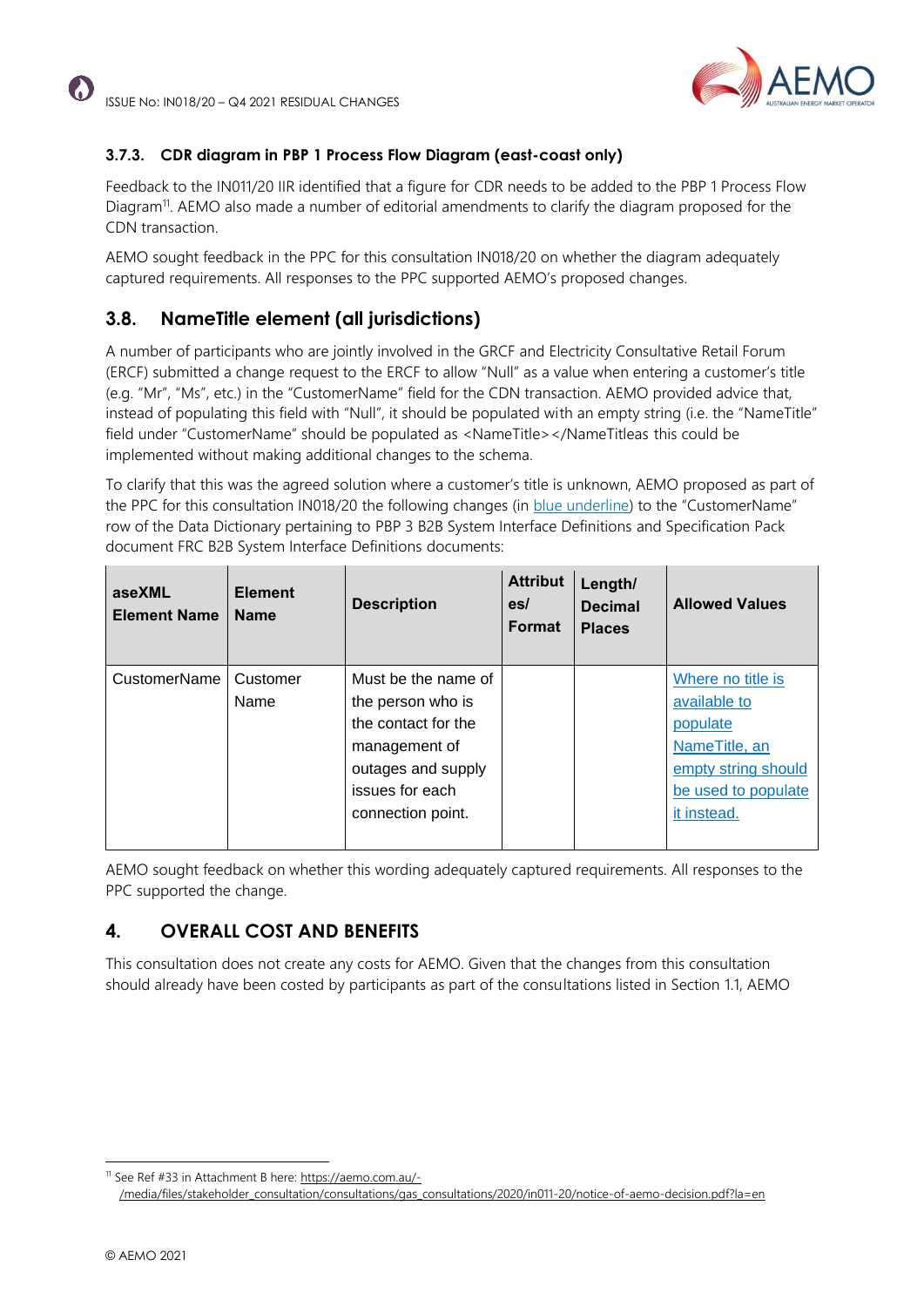

proposed as part of the PPC for this consultation IN018/20 that this consultation should not create any costs for participants. No participant disputed this assessment in feedback to the PPC.

The benefits of this consultation are that the changes resulting from the consultations listed in Section 1.1 will be collated into a single set of TP documents. Further benefits include the additional clarity provided to the TP documents by the changes listed in Section 3Error! Reference source not found..

Given that there are not expected to be any costs, AEMO proposed in the PPC for this consultation IN018/20 that the benefits outweighed the costs for both WA and for east-coast jurisdictions (i.e. the changes provided a net benefit for industry as a whole). No participant disputed this assessment in feedback to the PPC, so AEMO maintains that this change represents a net benefit for industry as a whole.

# **5. MAGNITUDE OF THE CHANGES**

As part of the PPC for this consultation IN018/20, AEMO proposed that this change to be non-material given that the changes required for this consultation are already required as part of the consultations listed in Section [1.1.](#page-1-0) No participant disputed this assessment in feedback to the PPC.

### **6. AEMO'S PRELIMINARY ASSESSMENT OF THE PROPOSAL'S COMPLIANCE WITH CLAUSE 378 OF THE RMP:**

As part of the first-round consultation (PPC), AEMO put forward the following assessment regarding compliance with clause 378 of the WA RMP:

| Ensure that the retail gas market operates and is<br>governed in a manner that is,<br>open and competitive;<br>(i)<br>(ii)<br>efficient; and<br>fair to participants and their customers<br>(iii) | AEMO's view is that the proposed change will<br>continue to promote competition, will promote<br>efficiency in meter connections and<br>disconnections, and will not disadvantage<br>participants or their customers.                                                   |
|---------------------------------------------------------------------------------------------------------------------------------------------------------------------------------------------------|-------------------------------------------------------------------------------------------------------------------------------------------------------------------------------------------------------------------------------------------------------------------------|
| Ensure compliance with all applicable laws                                                                                                                                                        | AEMO's view is that the proposed changes are<br>consistent with the applicable laws, and<br>participants will be given an opportunity during<br>this PPC consultation to inform AEMO if they<br>believe the proposed change is in conflict with any<br>applicable laws. |
| Ensure effective consultation occurs and gives<br>stakeholder's opportunities to provide feedback of<br>the proposed changes                                                                      | AEMO's view is that this PPC consultation and the<br>subsequent IIR consultation, in addition to the pre-<br>consultation GMIs and discussions at the GRCF,<br>will provide adequate opportunities for<br>participants to provide feedback on the proposed<br>changes.  |

No participant submitted any opposing views in relation to AEMO's assessment during the first-round consultation. AEMO therefore maintains its original assessment as described above.

### **7. CONSISTENCY WITH NATION GAS RULES (NGR) AND NATIONAL GAS OBJECTIVE (NGO)**

As part of the first-round consultation (PPC), AEMO put forward the following assessment regarding compliance with section 135EB of the National Gas Rules: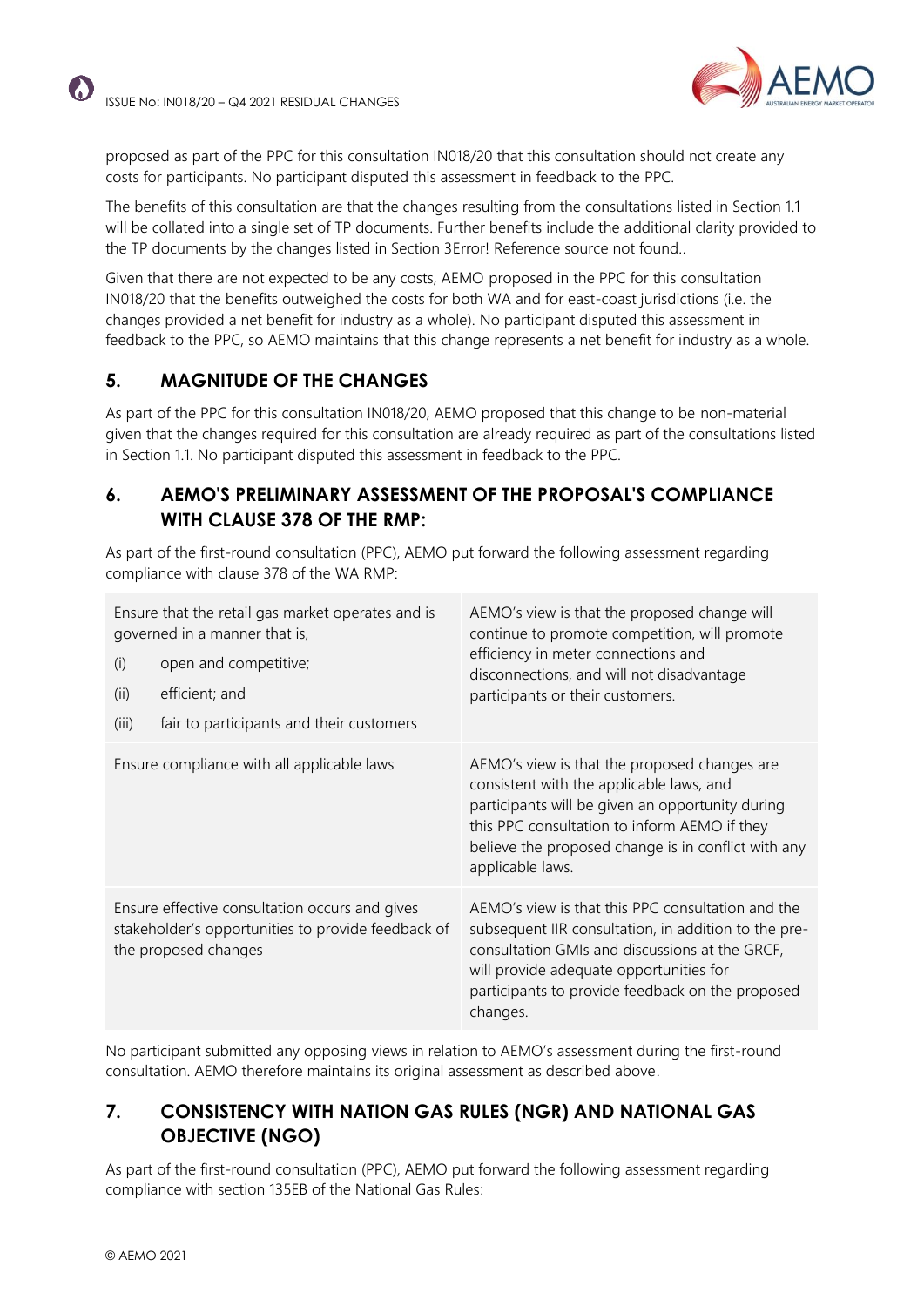$\Omega$ 



| Consistency with National Gas Law (NGL) and NGR | AEMO's view is that the proposed change is<br>consistent with the NGL and NGR. AEMO also<br>believes that this change is consistent with the<br>National Energy Retail Rules (NERR), the Victorian<br>Energy Retail Code, and the Victorian Gas<br>Distribution System Code. No participant raised<br>any objections during the consultations listed in<br>Section 1.1, and participants will be given an<br>opportunity during this PPC consultation to inform<br>AEMO if they believe there is such an<br>inconsistency. |
|-------------------------------------------------|----------------------------------------------------------------------------------------------------------------------------------------------------------------------------------------------------------------------------------------------------------------------------------------------------------------------------------------------------------------------------------------------------------------------------------------------------------------------------------------------------------------------------|
| National Gas Objective                          | As outlined in Section 6, it is AEMO's view that this<br>change would facilitate efficient operation of the<br>retail gas market by collating the changes from<br>consultations listed in Section 1.1 into one set of<br>documents and by providing clarifications to TP<br>documents.                                                                                                                                                                                                                                     |
| Any applicable access arrangements              | AEMO's view is that the proposed change is not in<br>conflict with existing Access Arrangements. No<br>participant raised any objections during the<br>consultations listed in Section 1.1, and participants<br>will be given an opportunity during this PPC<br>consultation to inform AEMO if they believe the<br>proposed change is in conflict with existing Access<br>Arrangements.                                                                                                                                    |

No participant submitted any opposing views in relation to AEMO's assessment during the first-round consultation. AEMO therefore maintains its original assessment as described above.

# **8. CONSULTATION FORUM OUTCOMES**

AEMO received responses from the following organisations, AGL, AGN, Alinta Energy, Multinet Gas, Origin Energy, Red and Lumo and Simply Energy. Responses to the PPC supported the majority of AEMO's proposed changes, and where responses to the PPC queried AEMO's proposed changes, it was generally to clarify the drafting to better reflect drafting intent or to raise typographical amendments. A more fulsome discussion of PPC responses can be found in Section 3 or Attachment D.

# **9. SUPPORTING DOCUMENTATION**

Please see Attachment C for change-marked TPs.

# **10. SHOULD THE PROPOSED PROCEDURES BE MADE)?**

AEMO recommends the changes proposed in Attachment B. This includes a number of editorial or otherwise minor changes put forward during the first-round consultation. These additional changes are described in Attachment D.

# **11. PROPOSED TIMELINES**

Subject to all necessary approvals, AEMO proposes the following timeframe: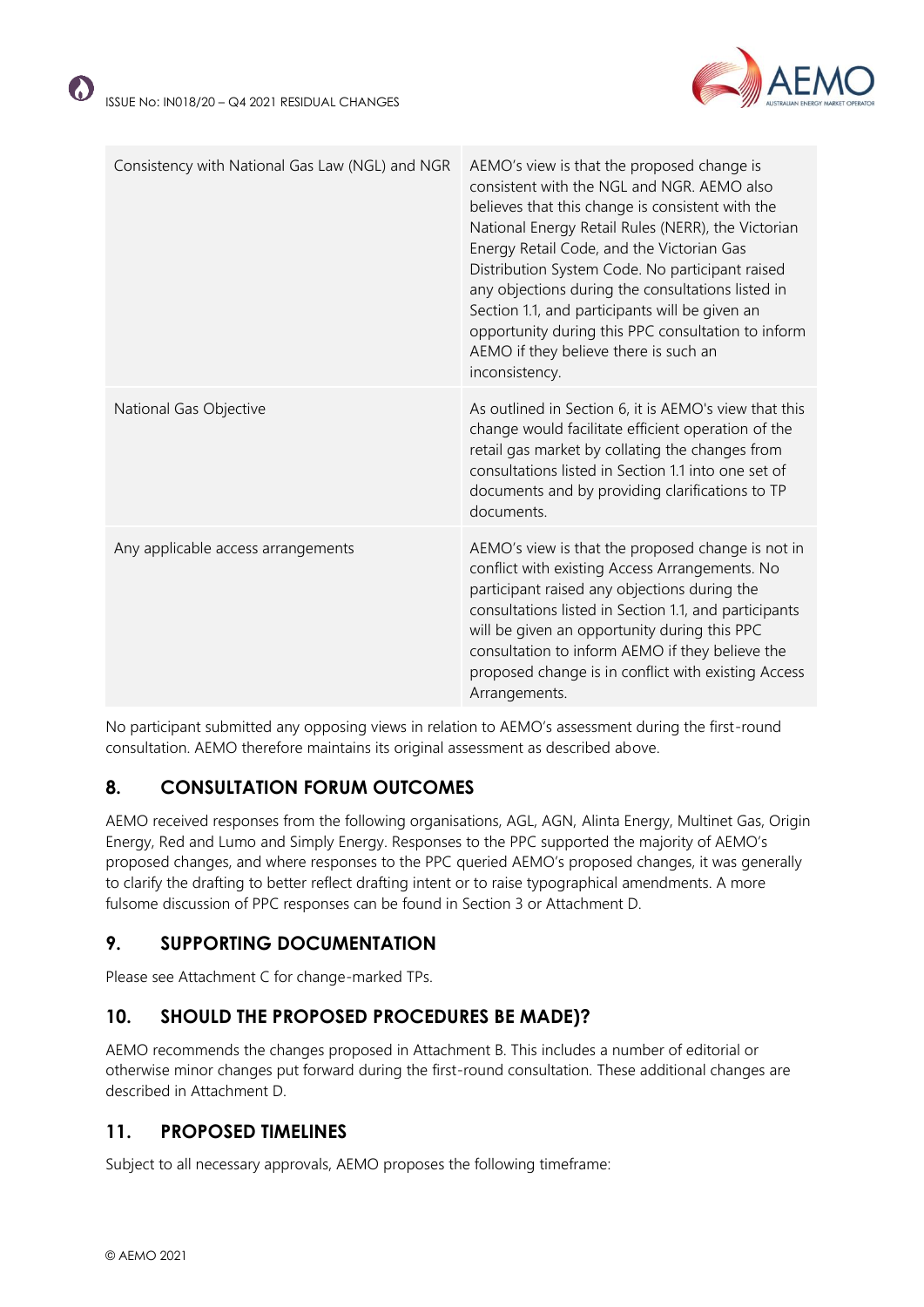

- Issue IIR on Friday 5 March 2021.
- IIR feedback due Friday 9 April 2021.
- For east-coast changes, Notice of AEMO Decision issued in May 2021.
- For WA changes, Economic Regulation Authority (ERA) submission issued in May 2021.

The effective date for these changes will be Monday 29 November 2021.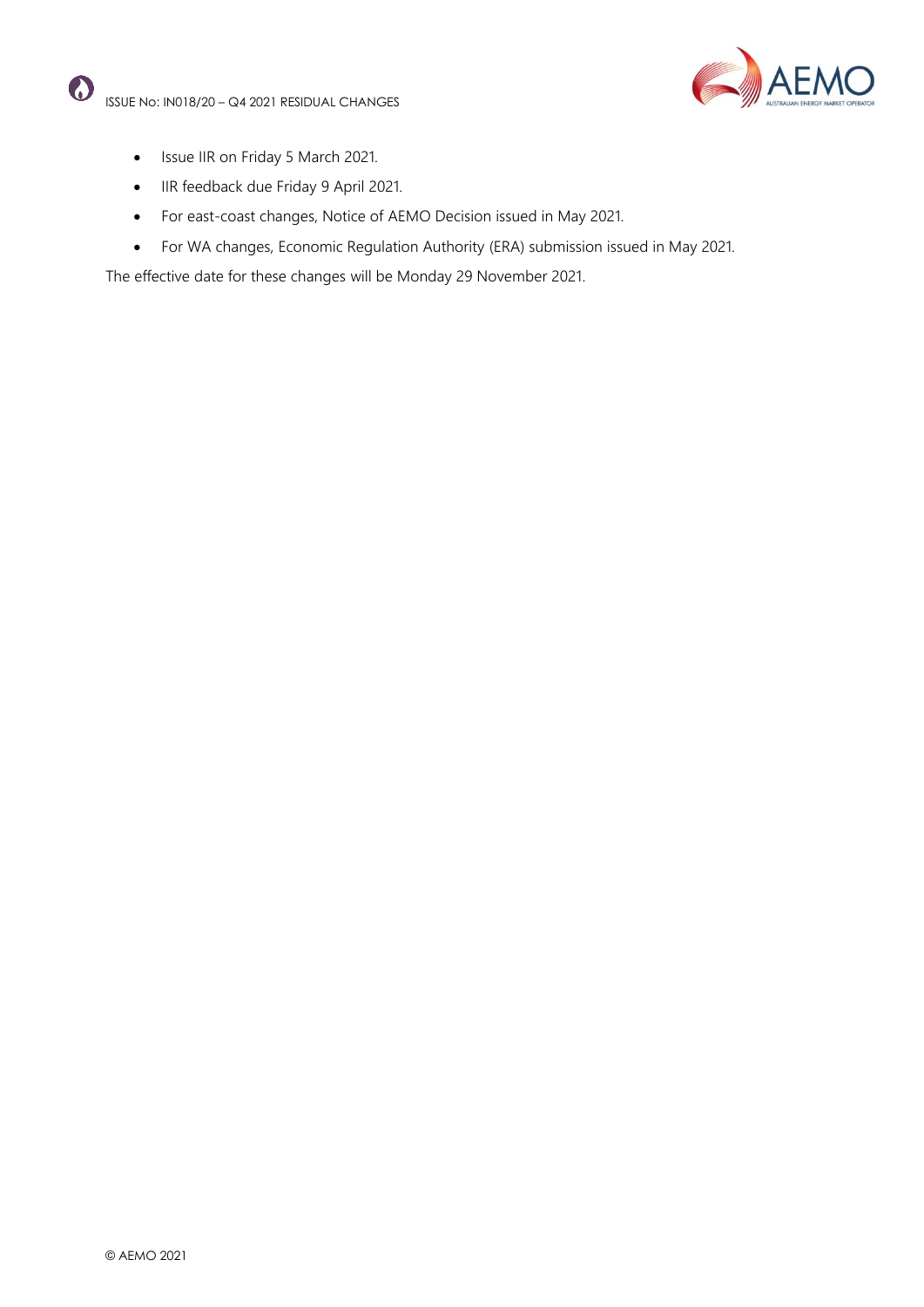

# **ATTACHMENT A – IIR RESPONSE TEMPLATE**

The IIR response template has been attached separately to this document. There are four sections in the template:

- Section 1 seeks feedback on AEMO's examination of the proposal in Sections 1–9 (i.e. whether AEMO has correctly captured the requirements and surrounding context of the proposal).
- Section 2 seeks feedback on the proposed changes listed in Section 3.
- Section 3 seeks feedback on whether AEMO has correctly collated the TP documents from the consultations listed in Section 1.1 (i.e. whether AEMO has made an administrative error in collation; further amendments will not be considered as part of this consultation).
- Section 4 provides an opportunity for participants to raise any additional issues to be addressed as part of a later consultation.

Anyone wishing to make a submission to this PPC consultation are to use this response template.

Submissions close 9 April 2021 and should be emailed to grcf@aemo.com.au.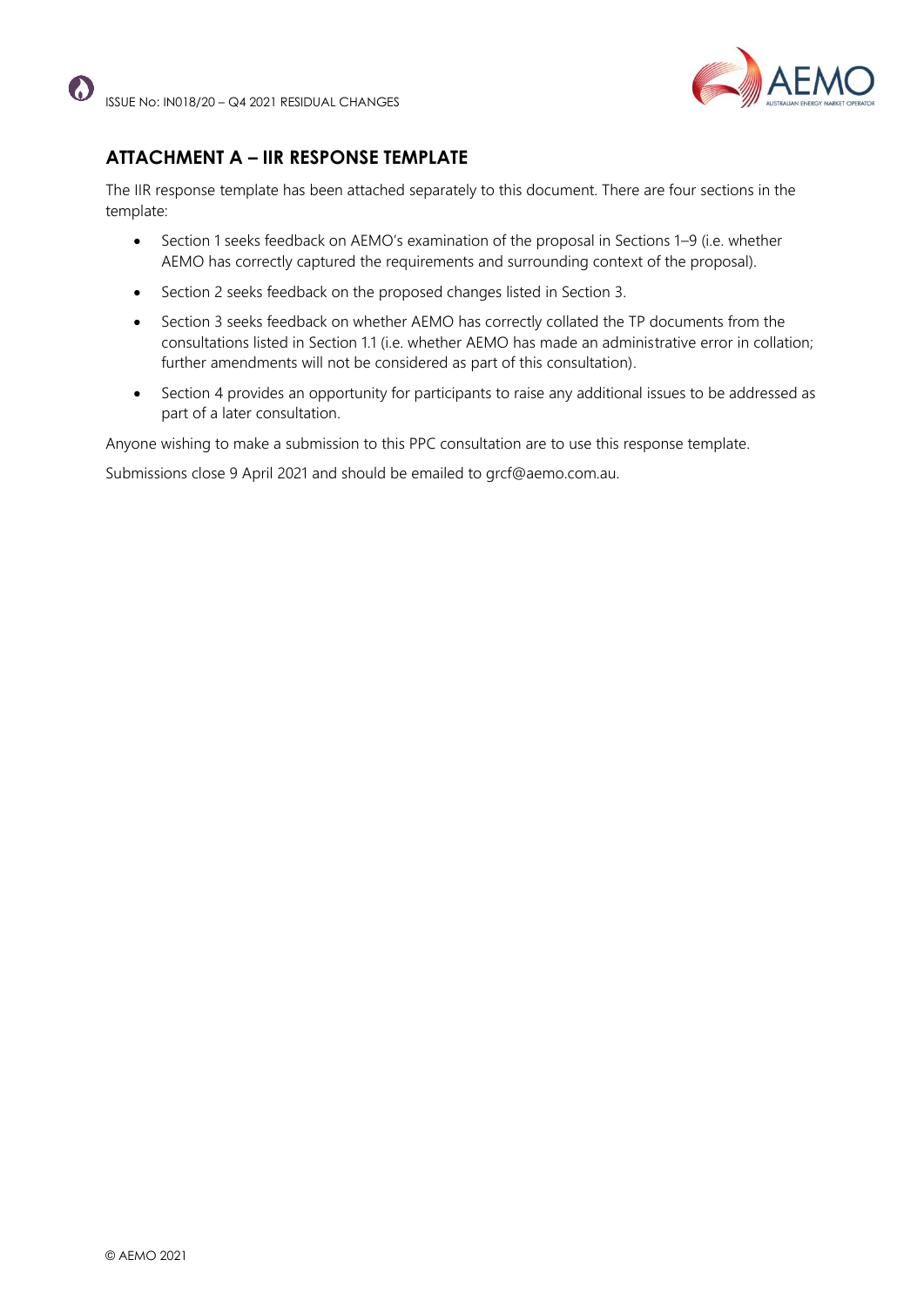

# **ATTACHMENT B – TECHNICAL PROTOCOL REFERENCE DOCUMENTATION (SEE SECTION 2)**

The following table lists the changes collated under this consultation (along with the relevant section number of this PPC) as well as which TP document they affect. Comments have been added in the draft TP documents to identify these changes and can be found by searching "IN018/20".

|                                                         | Collation<br>of previous<br>changes | Section 3.1<br>Delete T71<br>transaction | Section 3.2<br>Delete T72<br>transaction | Section 3.3<br>Add event<br>codes for<br>CDN/CDR | Section 3.4<br>Reword<br>clause<br>4.6.2 | Section 3.5<br>Align data<br>dictionary<br>with<br>aseXML | Section 3.6<br>Manifest<br>errors | Section 3.7<br>Diagram<br>changes | Section 3.8<br>CustomerT<br>itle |
|---------------------------------------------------------|-------------------------------------|------------------------------------------|------------------------------------------|--------------------------------------------------|------------------------------------------|-----------------------------------------------------------|-----------------------------------|-----------------------------------|----------------------------------|
| Ref #1 - B2B Service Order Specifications - Part 1      |                                     |                                          |                                          |                                                  |                                          |                                                           |                                   |                                   |                                  |
| Ref #2 - B2B Service Order Specifications - Part 2      |                                     |                                          |                                          |                                                  |                                          |                                                           |                                   |                                   |                                  |
| Ref #3 - Spec Pack FRC B2B System Interface Definitions |                                     |                                          |                                          |                                                  |                                          |                                                           |                                   |                                   |                                  |
| Ref #4 - Gas Interface Protocol (NSW-ACT)               |                                     |                                          |                                          |                                                  |                                          |                                                           |                                   |                                   |                                  |
| Ref #5 - Gas Interface Protocol (Queensland)            |                                     |                                          |                                          |                                                  |                                          |                                                           |                                   |                                   |                                  |
| Ref #6 - Gas Interface Protocol (Victoria)              |                                     |                                          |                                          |                                                  |                                          |                                                           |                                   |                                   |                                  |
| Ref $#7$ – PBP 1 – Process Flow Diagrams                |                                     |                                          |                                          |                                                  |                                          |                                                           |                                   |                                   |                                  |
| Ref #8 - PBP1 - Process Flow Table of Transactions      |                                     |                                          |                                          |                                                  |                                          |                                                           |                                   |                                   |                                  |
| Ref #9- PBP 1 - CSV Data Format Specification           |                                     |                                          |                                          |                                                  |                                          |                                                           |                                   |                                   |                                  |
| Ref #10 - PBP3 - B2B System Interface Definitions       |                                     |                                          |                                          |                                                  |                                          |                                                           |                                   |                                   |                                  |
| Ref #11 - PBP5 - NSW-ACT Specific Build Pack            |                                     |                                          |                                          |                                                  |                                          |                                                           |                                   |                                   |                                  |
| Ref #12 - PBP6 - NSW-ACT (Wagga Wagga and Tamworth)     |                                     |                                          |                                          |                                                  |                                          |                                                           |                                   |                                   |                                  |
| Ref #13 - Specification Pack Usage Guide                |                                     |                                          |                                          |                                                  |                                          |                                                           |                                   |                                   |                                  |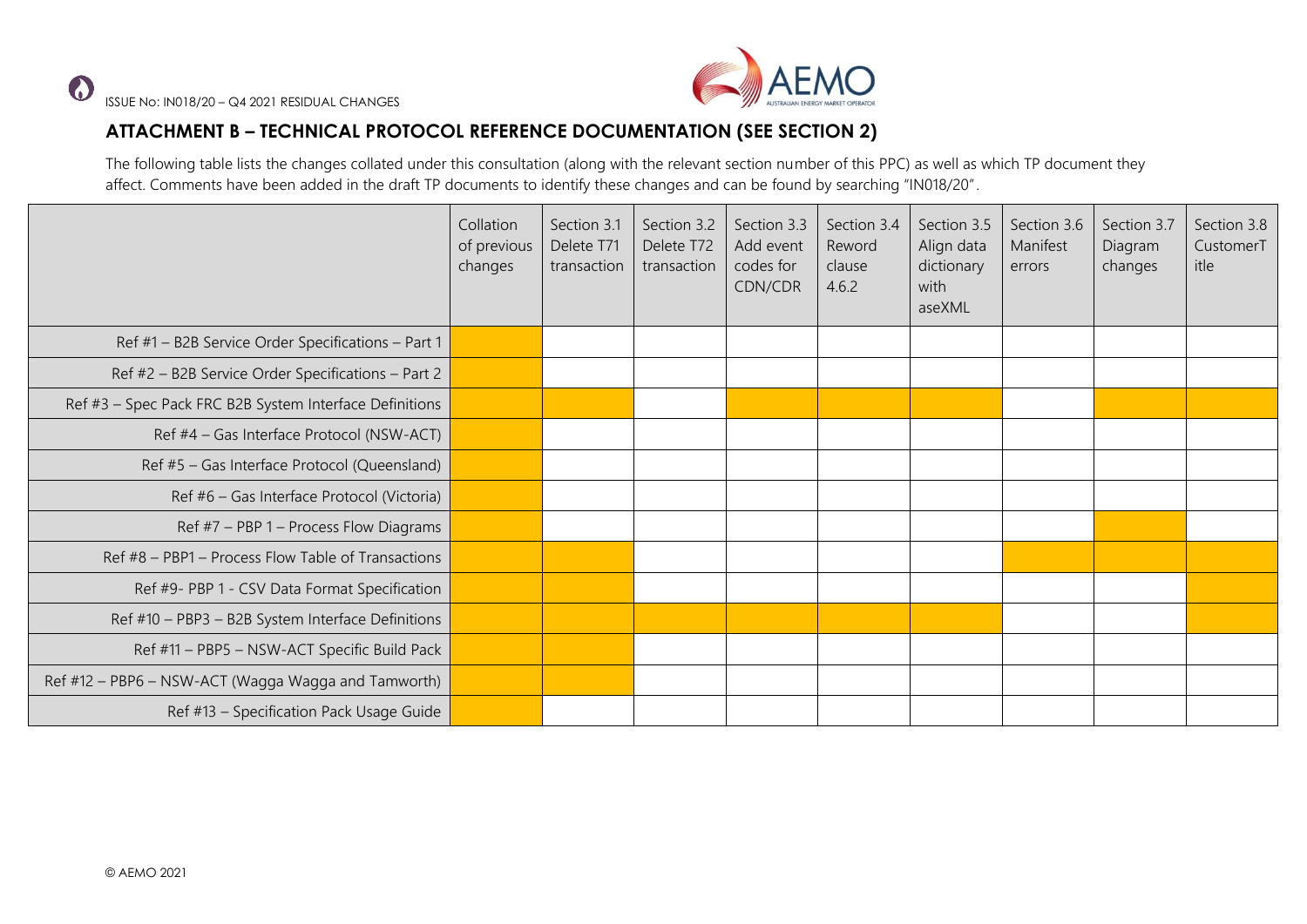



# **ATTACHMENT C – DOCUMENTATION CHANGES**

Draft versions of the TPs showing tracked changes between the current version and the proposed changes are attached separately to this document. Blue underline means addition and red strikeout means delete.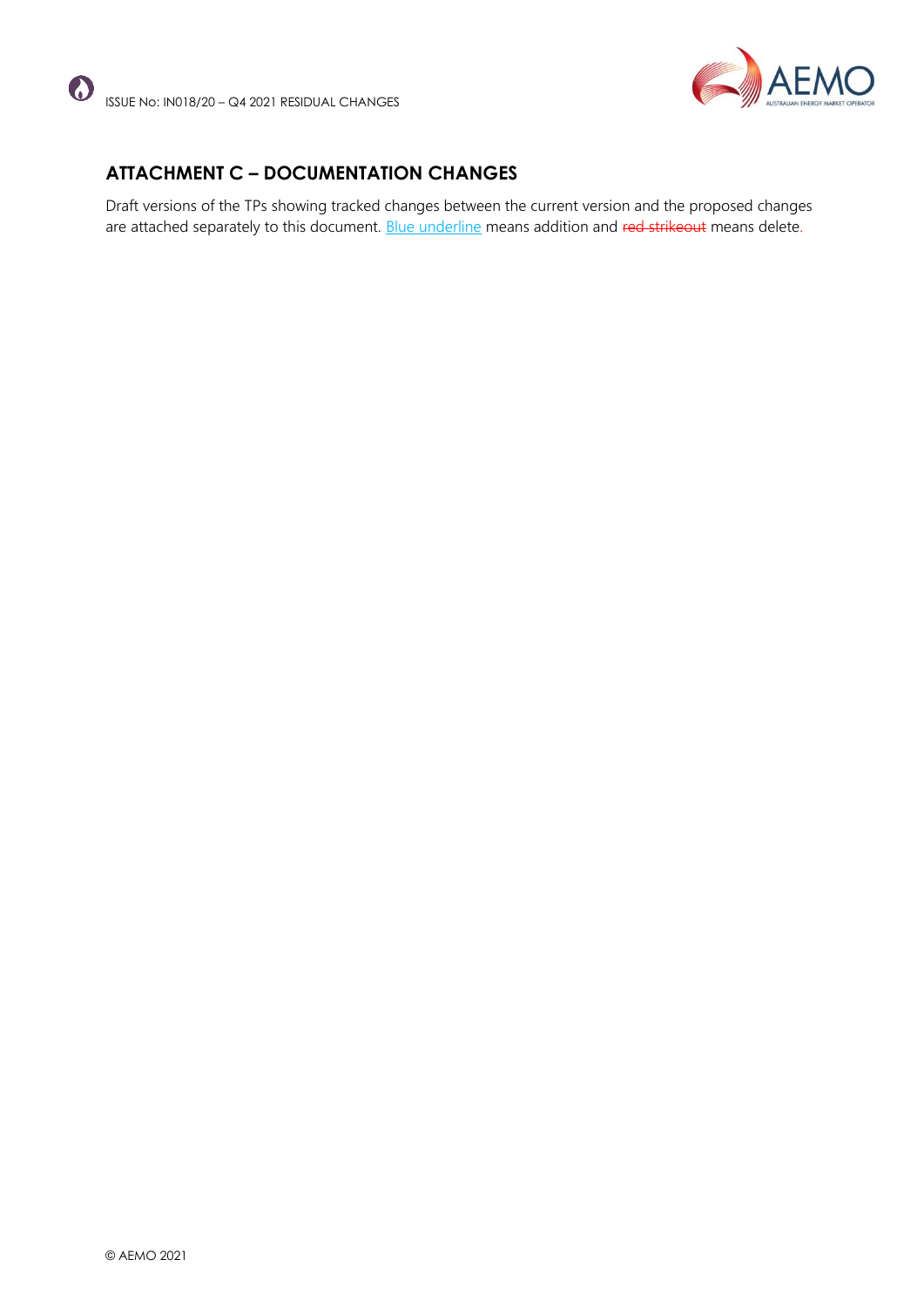# **ATTACHMENT D – FEEDBACK GIVEN TO PPC**

## Section 1 - General Comments on the Proposed Procedure Change

| <b>Topic</b>                                                                                                                                                                                                                                                                                                                                            | Ref#           | Participant      | Response                                                                                                                                                                                                                                                                                           | <b>AEMO Response</b>                                                                                                                                                                 |
|---------------------------------------------------------------------------------------------------------------------------------------------------------------------------------------------------------------------------------------------------------------------------------------------------------------------------------------------------------|----------------|------------------|----------------------------------------------------------------------------------------------------------------------------------------------------------------------------------------------------------------------------------------------------------------------------------------------------|--------------------------------------------------------------------------------------------------------------------------------------------------------------------------------------|
| Sections 1 to 9 of the PPC sets out details<br>of the proposal.                                                                                                                                                                                                                                                                                         |                | AGL              | The assessment of the proposed changes<br>seems appropriate.                                                                                                                                                                                                                                       | AEMO notes AGL's support of AEMO's<br>assessment.                                                                                                                                    |
| Does your organisation support AEMO's<br>assessment of the proposal (i.e. does your<br>organization believe that AEMO has                                                                                                                                                                                                                               | $\overline{2}$ | <b>AGN</b>       | AGN generally supports the proposal.                                                                                                                                                                                                                                                               | AEMO notes AGN's support of AEMO's<br>assessment.                                                                                                                                    |
| adequately described the requirements<br>and surrounding context of the proposal)?<br>If no, please specify areas in which your<br>organisation disputes AEMO's assessment<br>(include PPC section reference number) of<br>the proposal and include information that<br>supports your organisation's rationale for<br>not supporting AEMO's assessment. | 3              | Alinta<br>Energy | Alinta Energy agrees with the changes<br>proposed in the PPC for IN018/20, which are<br>concerned with a tidy-up of technical<br>documentation related to the Q4 2021<br>bundled program of work.                                                                                                  | AEMO notes Alinta Energy's support of<br>AEMO's assessment.                                                                                                                          |
|                                                                                                                                                                                                                                                                                                                                                         | 4              | <b>MGN</b>       | MGN supports the proposal                                                                                                                                                                                                                                                                          | AEMO notes MGN's support of AEMO's<br>assessment.                                                                                                                                    |
|                                                                                                                                                                                                                                                                                                                                                         | 5              | Origin<br>Energy | Origin has reviewed and provide comment as<br>described in below sections.                                                                                                                                                                                                                         | AEMO notes that Origin has provided<br>comment as described below, and AEMO<br>has provided its response there.                                                                      |
|                                                                                                                                                                                                                                                                                                                                                         | 6              | Red and<br>Lumo  | Red Energy and Lumo Energy (Red and Lumo)<br>believe the PPC has adequately covered and<br>addressed the majority of items which<br>were raised. Red and Lumo however are<br>concerned around the changes section 3.4.<br>Reword clause 4.6.2 and the implications for<br>different jurisdictions. | AEMO notes Red and Lumo's support of<br>AEMO's assessment for the majority of<br>items. AEMO has below provided its<br>response to Red and Lumo's concerns<br>regarding Section 3.4. |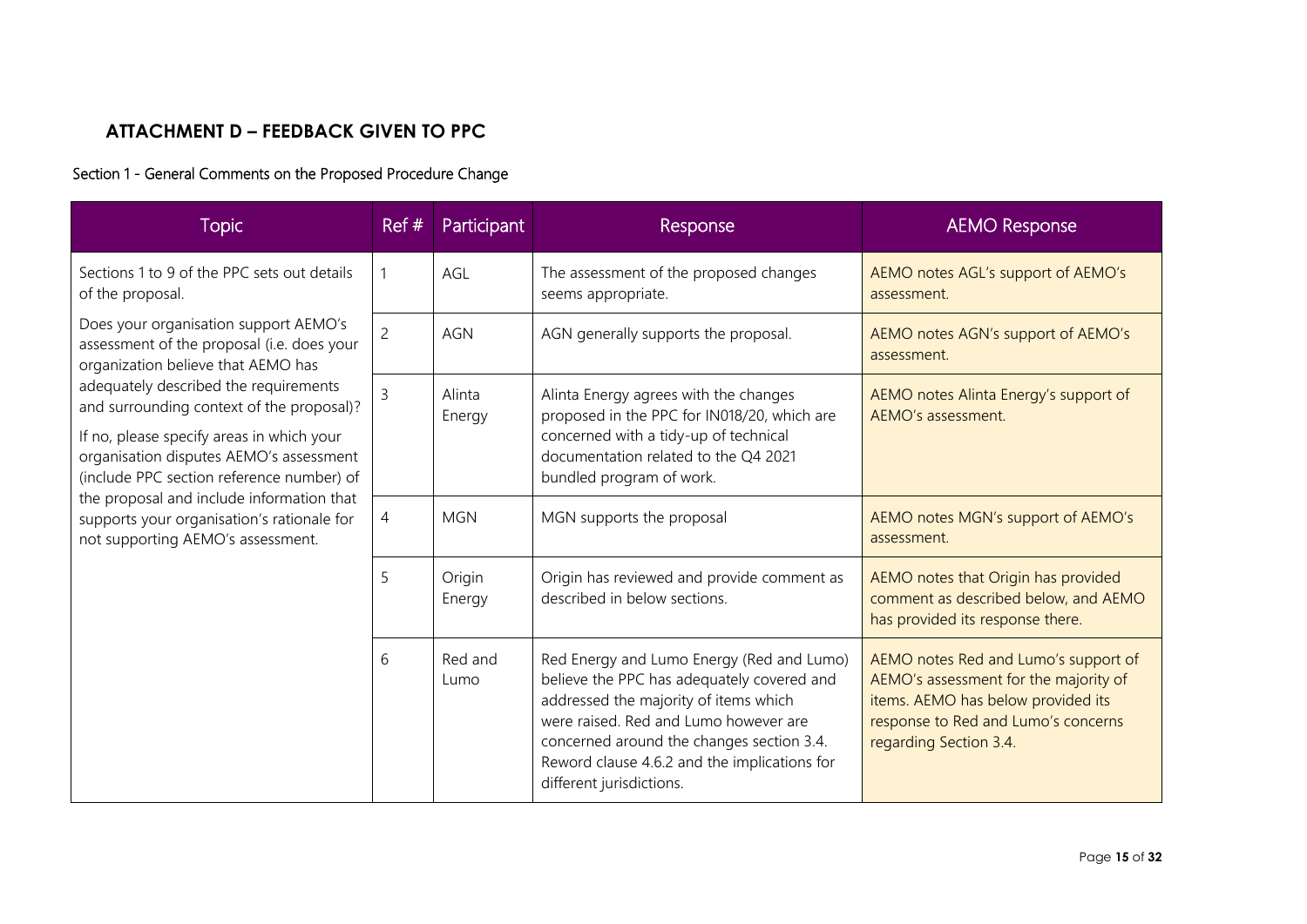| $\overline{7}$ | Simply<br>Energy | Support the deletion of T71 transaction<br>AEMO notes Simply Energy's broad<br>$\overline{\phantom{0}}$<br>(east-coast) in line with our previous<br>support for AEMO's assessment of the<br>proposal. AEMO has below provided its<br>feedback provided during consultation on<br>IN011/20 and IN003/20W (in addition to<br>response to Simply Energy's proposal<br>regarding event codes.<br>AGL's feedback). Non-asexml CDN<br>structures should not be maintained once<br>xml based CDNs are implemented. |
|----------------|------------------|--------------------------------------------------------------------------------------------------------------------------------------------------------------------------------------------------------------------------------------------------------------------------------------------------------------------------------------------------------------------------------------------------------------------------------------------------------------------------------------------------------------|
|                |                  | Support the deletion of T72 "Update to<br>Meter Route" transaction (east-coast)                                                                                                                                                                                                                                                                                                                                                                                                                              |
|                |                  | Regarding new Event Codes, Simply<br>$\overline{\phantom{m}}$<br>Energy suggests that event code '3689'<br>should not be applicable to 'All'<br>transaction but 'Request' transaction types<br>only. Also, codes, '0', '201' and '202' are<br>not updated in PBP3 and SA/WA FRC B2B<br>SID.                                                                                                                                                                                                                  |
|                |                  | Supports the rewording of clause 4.6.2<br>(east-coast) in relevant instruments.                                                                                                                                                                                                                                                                                                                                                                                                                              |
|                |                  | Support the remainder of changes<br>$\overline{\phantom{0}}$<br>including data dictionary alignment,<br>manifest error corrections and diagram<br>changes in PBP3 B2B SID.                                                                                                                                                                                                                                                                                                                                   |
|                |                  | Supports the NameTitle element changes<br>as proposed                                                                                                                                                                                                                                                                                                                                                                                                                                                        |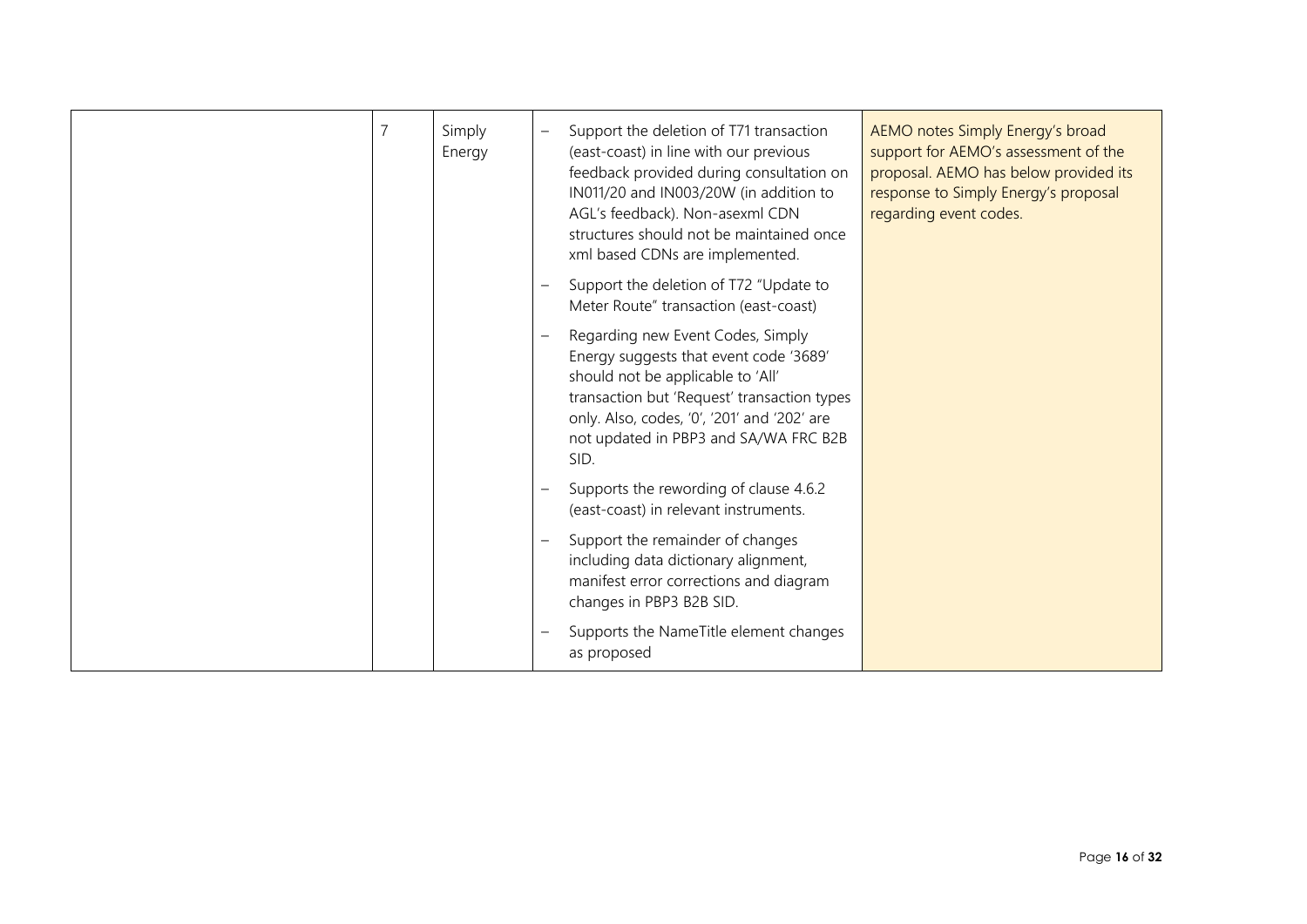| Section of PPC                         | Ref# | Participant      | Issue / Comment                                                                                                                                                                                                                                                                                                                                                | Proposed text<br>Red strikeout means delete and blue<br>underline means insert | <b>AEMO Response</b>                                                                                                                                                                      |
|----------------------------------------|------|------------------|----------------------------------------------------------------------------------------------------------------------------------------------------------------------------------------------------------------------------------------------------------------------------------------------------------------------------------------------------------------|--------------------------------------------------------------------------------|-------------------------------------------------------------------------------------------------------------------------------------------------------------------------------------------|
|                                        | 8    | AGL              | AGL supports this deletion                                                                                                                                                                                                                                                                                                                                     |                                                                                | AEMO notes AGL's support for the change.                                                                                                                                                  |
|                                        | 9    | Alinta<br>Energy | Alinta Agrees with the proposed<br>deletion of this transaction.                                                                                                                                                                                                                                                                                               |                                                                                | AEMO notes Alinta Energy's support for the<br>change.                                                                                                                                     |
|                                        | 10   | <b>MGN</b>       | No issue                                                                                                                                                                                                                                                                                                                                                       |                                                                                | AEMO notes MGN's support for the change.                                                                                                                                                  |
| Section 3.1: Delete<br>T71 transaction | 11   | Origin<br>Energy | In principle Origin acknowledges<br>the removal of Transaction 71 and<br>the requirements for a six-month<br>refresh. Origin is keeping an open<br>mind to feedback participants may<br>have as part of this consultation on<br>the benefits T71 may have for their<br>organisation. Origin will assess this<br>feedback once AEMO prepares the<br>IIR report. |                                                                                | AEMO notes Origin Energy's in-principle<br>support for the change, and given that all<br>other respondents supported the deletion of<br>T71 AEMO will be proceeding with the<br>deletion. |
|                                        | 12   | Simply<br>Energy | Supports the deletion of T71<br>transaction (east-coast) in line with<br>our previous feedback provided<br>during consultation on IN011/20<br>and IN003/20W (in addition to<br>AGL's feedback). Non-asexml CDN<br>structures should not be<br>maintained once xml based CDNs<br>are implemented.                                                               | N/A                                                                            | AEMO notes Simply Energy's support for the<br>change.                                                                                                                                     |
|                                        | 13   | AGL              | AGL supports this deletion                                                                                                                                                                                                                                                                                                                                     |                                                                                | AEMO notes AGL's support for the change.                                                                                                                                                  |

## Section 2 – Comments on the changes described in Section 3 of the Proposed Procedure Change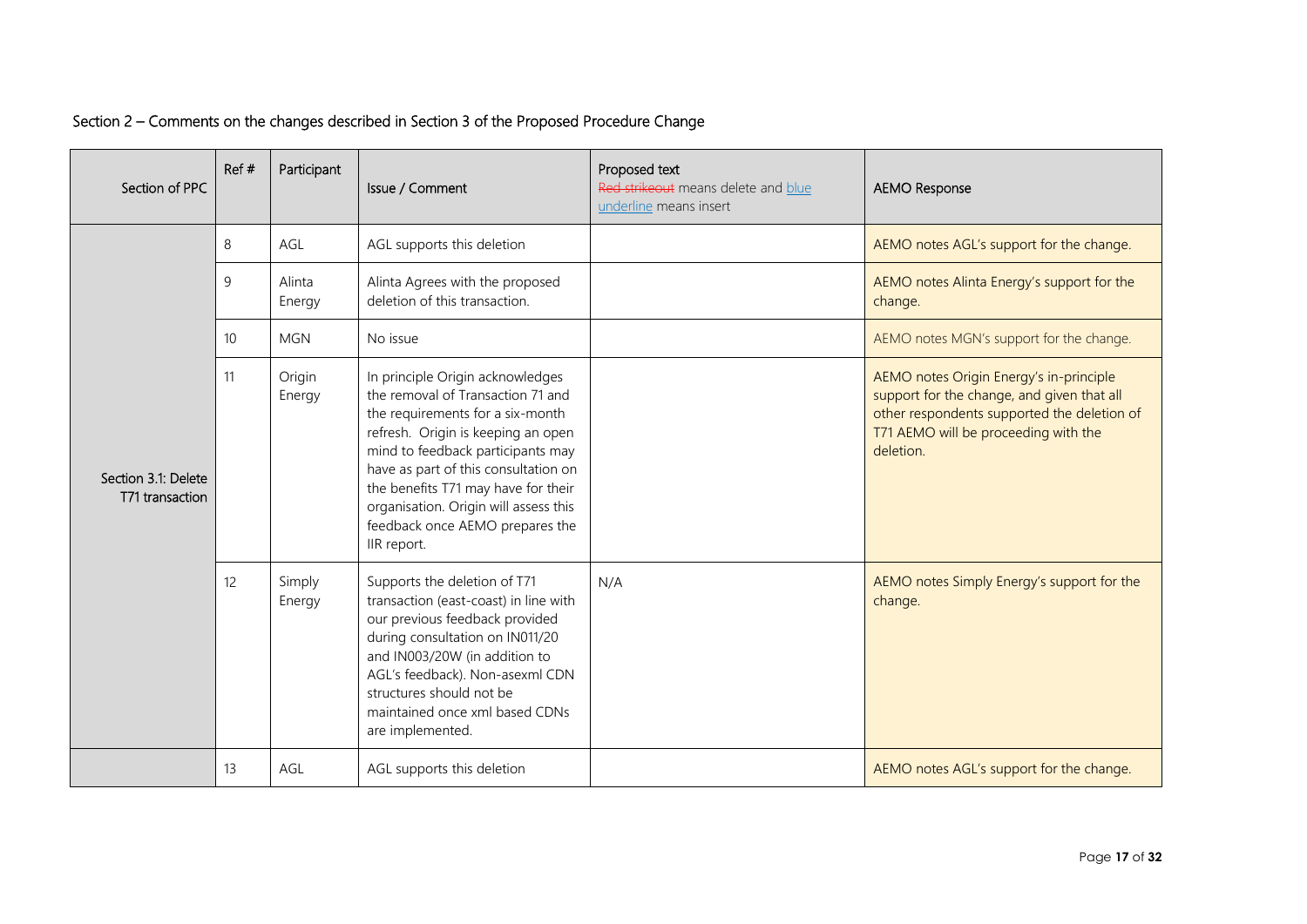|                                                                   | 14 | Alinta<br>Energy | Alinta Agrees with the proposed<br>deletion of this transaction.                                                                                                                                                                |                                                                                                               | AEMO notes Alinta Energy's support for the<br>change.                                                                                                                                                                                                                                                                                                                                                                                                                     |
|-------------------------------------------------------------------|----|------------------|---------------------------------------------------------------------------------------------------------------------------------------------------------------------------------------------------------------------------------|---------------------------------------------------------------------------------------------------------------|---------------------------------------------------------------------------------------------------------------------------------------------------------------------------------------------------------------------------------------------------------------------------------------------------------------------------------------------------------------------------------------------------------------------------------------------------------------------------|
|                                                                   | 15 | <b>MGN</b>       | No issue                                                                                                                                                                                                                        |                                                                                                               | AEMO notes MGN's support for the change.                                                                                                                                                                                                                                                                                                                                                                                                                                  |
| Section 3.2: Delete<br>T72 "Update to Meter<br>Route" transaction | 16 | Origin<br>Energy | Noted - removal of Transaction 72<br>and can be amended to implement<br>the changes to CDN and CDR.                                                                                                                             |                                                                                                               | AEMO notes that Origin has noted the<br>change.                                                                                                                                                                                                                                                                                                                                                                                                                           |
|                                                                   | 17 | Simply<br>Energy | Supports the deletion of T72<br>"Update to Meter Route"<br>transaction (east-coast)                                                                                                                                             |                                                                                                               | AEMO notes Simply Energy's support for the<br>change.                                                                                                                                                                                                                                                                                                                                                                                                                     |
|                                                                   | 18 | AGL              | AGL Supports this deletion                                                                                                                                                                                                      |                                                                                                               | AEMO notes AGL's support for the change.                                                                                                                                                                                                                                                                                                                                                                                                                                  |
| 18Section 3.3: Add<br>event codes for<br>CDN/CDR                  | 19 | <b>AGN</b>       | FRC B2B SID v4<br>4.6.3 Customer Details Request<br>(CDR)<br>Suggest add error code 3689<br>(Participant is not authorised to<br>request the received data.)<br>Also same for PBP3 B2B SYS INT<br>Def section 4.6.3 (VIC & QLD) |                                                                                                               | AGL's change aligns with electricity B2B<br>Procedures, so AEMO will proceed with the<br>change. Further, AEMO notes that in electricity<br>the "Participant is not authorised to request<br>the received data" event code is only<br>applicable to CDR, not to CDN; as such, in<br>addition to adding 3689 as a transaction<br>acknowledgement specific event code for<br>CDR, AEMO will remove 3689 as a transaction<br>acknowledgement specific event code for<br>CDN. |
|                                                                   | 20 | Alinta<br>Energy | Alinta agrees with the proposed<br>addition of event codes for<br>CDN/CDR                                                                                                                                                       |                                                                                                               | AEMO notes Alinta's support for the change.                                                                                                                                                                                                                                                                                                                                                                                                                               |
|                                                                   | 21 | <b>MGN</b>       | No issue                                                                                                                                                                                                                        |                                                                                                               | AEMO notes MGN's support for the change.                                                                                                                                                                                                                                                                                                                                                                                                                                  |
|                                                                   | 22 | Simply<br>Energy | Regarding new Event Codes,<br>Simply Energy suggests that event<br>code '3689' should not be<br>applicable to 'All' transaction but                                                                                             | 3689<br>$\underline{\mathsf{All}}$<br>Participant is not authorised<br>Error<br>to request the received data. | As per page 251 of the PBP3, "restricting the<br>application of Event Codes to the nominated<br>invoking transaction only applies to those<br>aseXML transactions specified at market start";                                                                                                                                                                                                                                                                             |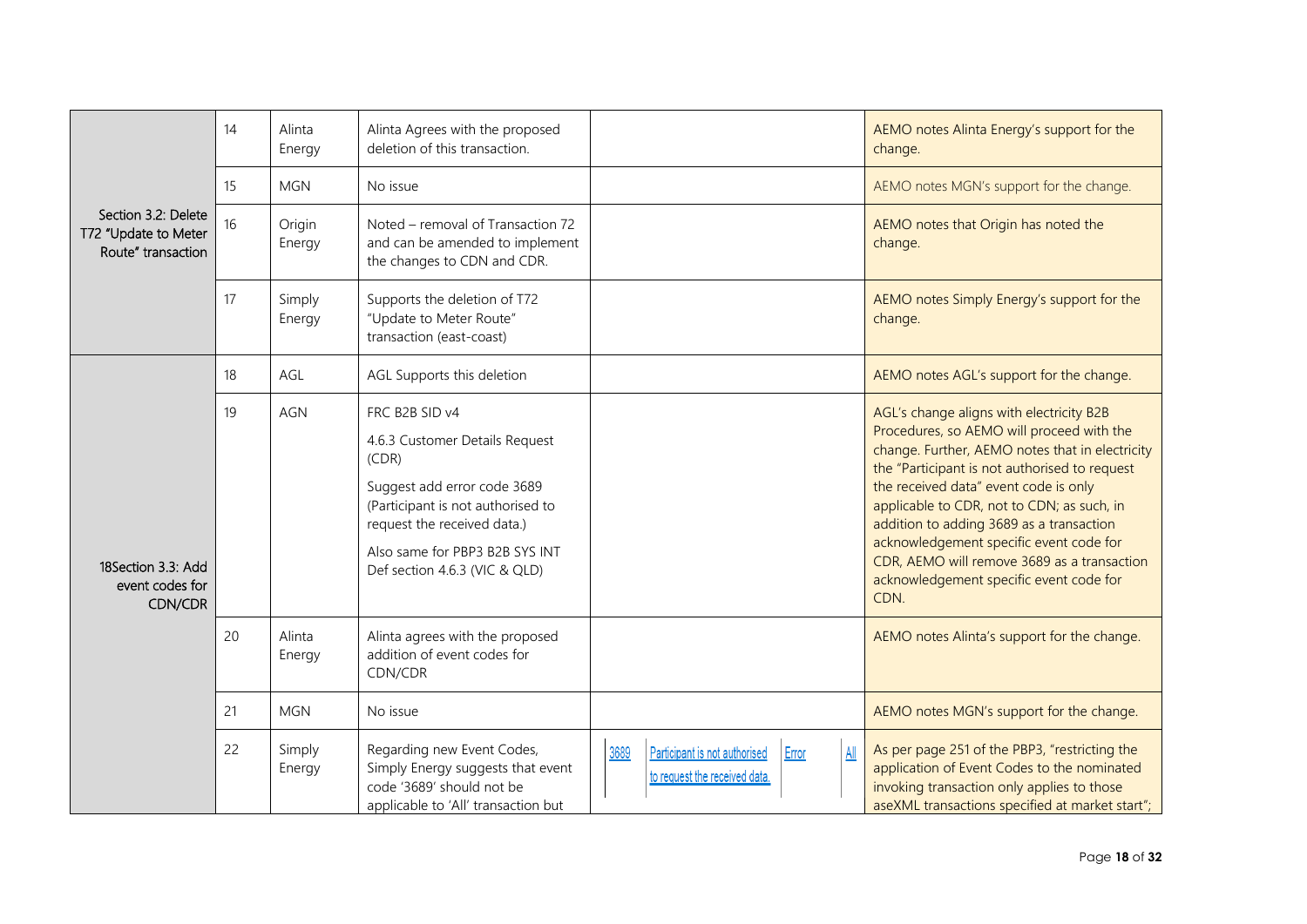|  | 'Request' transaction types only.<br>Also, codes, '0', '201' and '202' are<br>not updated in PBP3 and SA/WA<br>FRC B2B SID.<br>CDR, SOR, etc.'<br>3673, etc.) | In both documents, 'All' should be<br>replaced by 'Request transactions only, i.e.<br>Also, these three codes are not included<br>but provided in the PPC however these<br>can be mapped with existing event codes<br>instead of creating new ones (e.g. $201 =$ | as such, AEMO would not restrict code 3689<br>to be used only be "Request" transaction<br>types. However, code 3689 is only listed under<br>"CustomerDetailsNotification" and is not a<br>generic event code, and as such it would not<br>be permissible to use code 3689 with any<br>transaction other than CDN. Given this, AEMO<br>believes that the TP documents already<br>address the issue Simply Energy identifies.<br>Codes 0, 201, and 202 are standard event |                                                                                              |
|--|---------------------------------------------------------------------------------------------------------------------------------------------------------------|------------------------------------------------------------------------------------------------------------------------------------------------------------------------------------------------------------------------------------------------------------------|-------------------------------------------------------------------------------------------------------------------------------------------------------------------------------------------------------------------------------------------------------------------------------------------------------------------------------------------------------------------------------------------------------------------------------------------------------------------------|----------------------------------------------------------------------------------------------|
|  |                                                                                                                                                               | Event<br>Code                                                                                                                                                                                                                                                    | <b>Description</b>                                                                                                                                                                                                                                                                                                                                                                                                                                                      | codes and as such are listed on page 125 of<br>the PBP 2 (as is noted on page 250 of the PBP |
|  |                                                                                                                                                               | $\mathbf{0}$                                                                                                                                                                                                                                                     | Success, OK, Accepted, etc.                                                                                                                                                                                                                                                                                                                                                                                                                                             | 3). They are already existing event codes.                                                   |
|  |                                                                                                                                                               | 201                                                                                                                                                                                                                                                              | Data missing                                                                                                                                                                                                                                                                                                                                                                                                                                                            | AEMO notes that the MeterDataResponse is<br>outside the scope of this consultation and will  |
|  |                                                                                                                                                               | 202                                                                                                                                                                                                                                                              | Data invalid                                                                                                                                                                                                                                                                                                                                                                                                                                                            | not be considered in this consultation.                                                      |
|  |                                                                                                                                                               | checksum'.                                                                                                                                                                                                                                                       | Sample XML document refers to 'Invalid<br>NMI Checksum' instead of 'invalid MIRN                                                                                                                                                                                                                                                                                                                                                                                        |                                                                                              |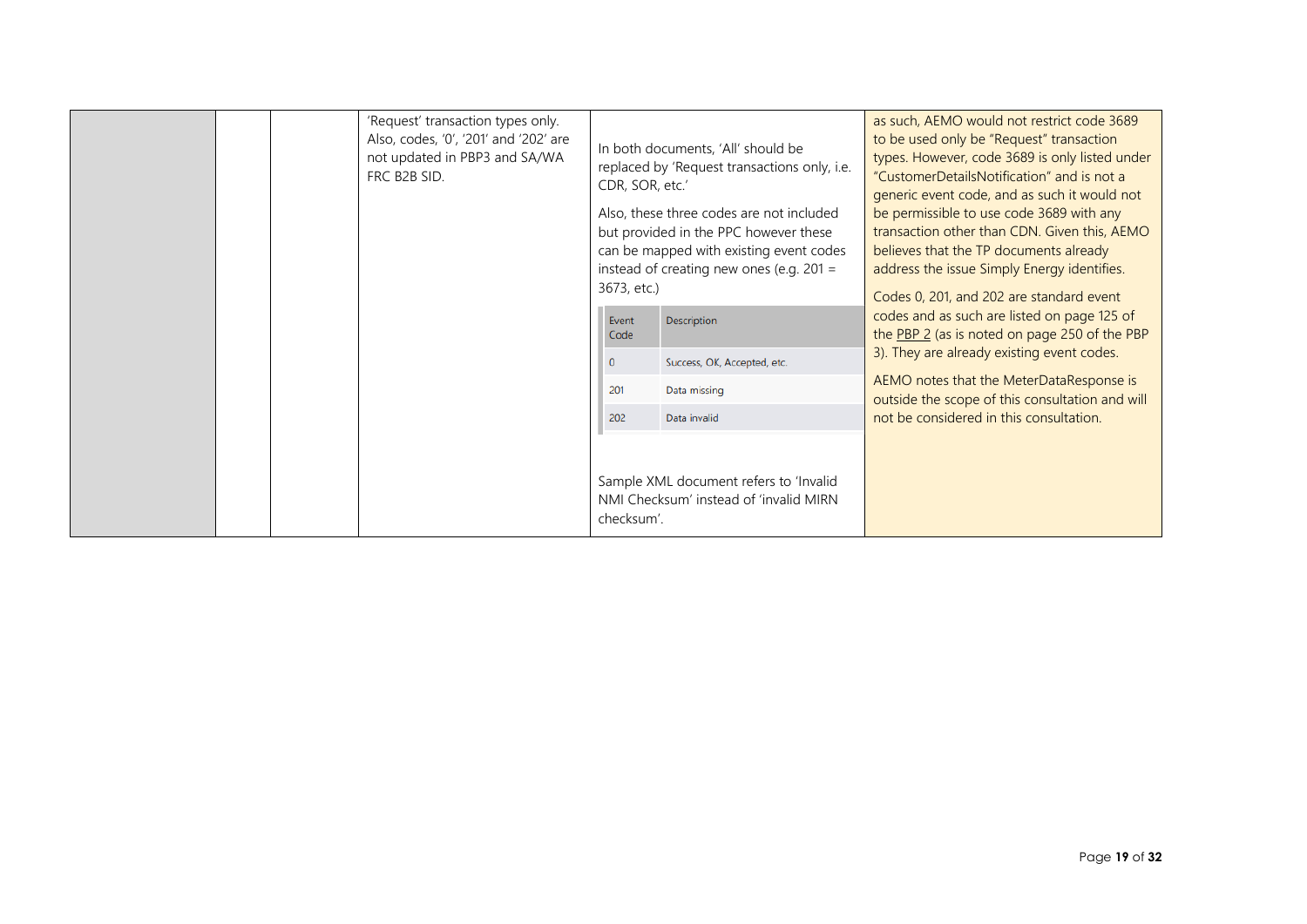|                                     |    |                  |                                                                             | <b>XML Sample</b>                                                                                               |                                                       |
|-------------------------------------|----|------------------|-----------------------------------------------------------------------------|-----------------------------------------------------------------------------------------------------------------|-------------------------------------------------------|
|                                     |    |                  |                                                                             |                                                                                                                 |                                                       |
|                                     |    |                  |                                                                             | <header></header>                                                                                               |                                                       |
|                                     |    |                  |                                                                             | <from description="TXU Retail">TXUR</from>                                                                      |                                                       |
|                                     |    |                  |                                                                             | <to description="TXU Networks">TXUN</to>                                                                        |                                                       |
|                                     |    |                  |                                                                             | <messageid>TXUR-MSG-4321</messageid>                                                                            |                                                       |
|                                     |    |                  |                                                                             | <messagedate>2002-02-14T12:00:00+10:00<td></td></messagedate>                                                   |                                                       |
|                                     |    |                  |                                                                             | <transactiongroup>MDMT</transactiongroup><br><market>VICGAS</market>                                            |                                                       |
|                                     |    |                  |                                                                             |                                                                                                                 |                                                       |
|                                     |    |                  |                                                                             | <transactions></transactions>                                                                                   |                                                       |
|                                     |    |                  |                                                                             | <transaction tran<br="" transactionid="TXUR-TXN-4321">initiatingTransactionID="TXUN-TXN-1234"&gt;</transaction> |                                                       |
|                                     |    |                  |                                                                             | <meterdataresponse version="r6"></meterdataresponse>                                                            |                                                       |
|                                     |    |                  |                                                                             | <activityid>756475</activityid>                                                                                 |                                                       |
|                                     |    |                  |                                                                             | <acceptedcount>4</acceptedcount>                                                                                |                                                       |
|                                     |    |                  |                                                                             | <loaddate>2002-02-14T13:00:00<td></td></loaddate>                                                               |                                                       |
|                                     |    |                  |                                                                             | <event <="" class="Application" severity="Error" td=""><td></td></event>                                        |                                                       |
|                                     |    |                  |                                                                             | <code>3453</code>                                                                                               |                                                       |
|                                     |    |                  |                                                                             | <context>6754654368,5,TX364576,SRF</context>                                                                    |                                                       |
|                                     |    |                  |                                                                             | <explanation>NMI not known<td></td></explanation>                                                               |                                                       |
|                                     |    |                  |                                                                             |                                                                                                                 |                                                       |
|                                     |    |                  |                                                                             | <event :<="" class="Application" severity="Error" td=""><td></td></event>                                       |                                                       |
|                                     |    |                  |                                                                             | <code>5463</code>                                                                                               |                                                       |
|                                     |    |                  |                                                                             | <context>2784756396,4,,,G4657343,.</context>                                                                    |                                                       |
|                                     |    |                  |                                                                             | <explanation>InvalidNMI Checksum<td></td></explanation>                                                         |                                                       |
|                                     |    |                  |                                                                             |                                                                                                                 |                                                       |
|                                     |    |                  |                                                                             |                                                                                                                 |                                                       |
|                                     |    |                  |                                                                             | <br>                                                                                                            |                                                       |
|                                     |    |                  |                                                                             |                                                                                                                 |                                                       |
|                                     |    |                  |                                                                             |                                                                                                                 |                                                       |
|                                     | 23 | AGL              | AGL Supports this deletion                                                  |                                                                                                                 | AEMO notes AGL's support for the change.              |
| Section 3.4: Reword<br>clause 4.6.2 | 24 | Alinta<br>Energy | Alinta agrees with the proposed<br>rewording of clause 4.6.2.               |                                                                                                                 | AEMO notes Alinta Energy's support for the<br>change. |
|                                     | 25 | <b>MGN</b>       | No issue                                                                    |                                                                                                                 | AEMO notes MGN's support for the change.              |
|                                     | 26 | Origin<br>Energy | Origin support the inclusion of this<br>drafting clause to provide clarity. |                                                                                                                 | AEMO notes Origin Energy's support for the<br>change. |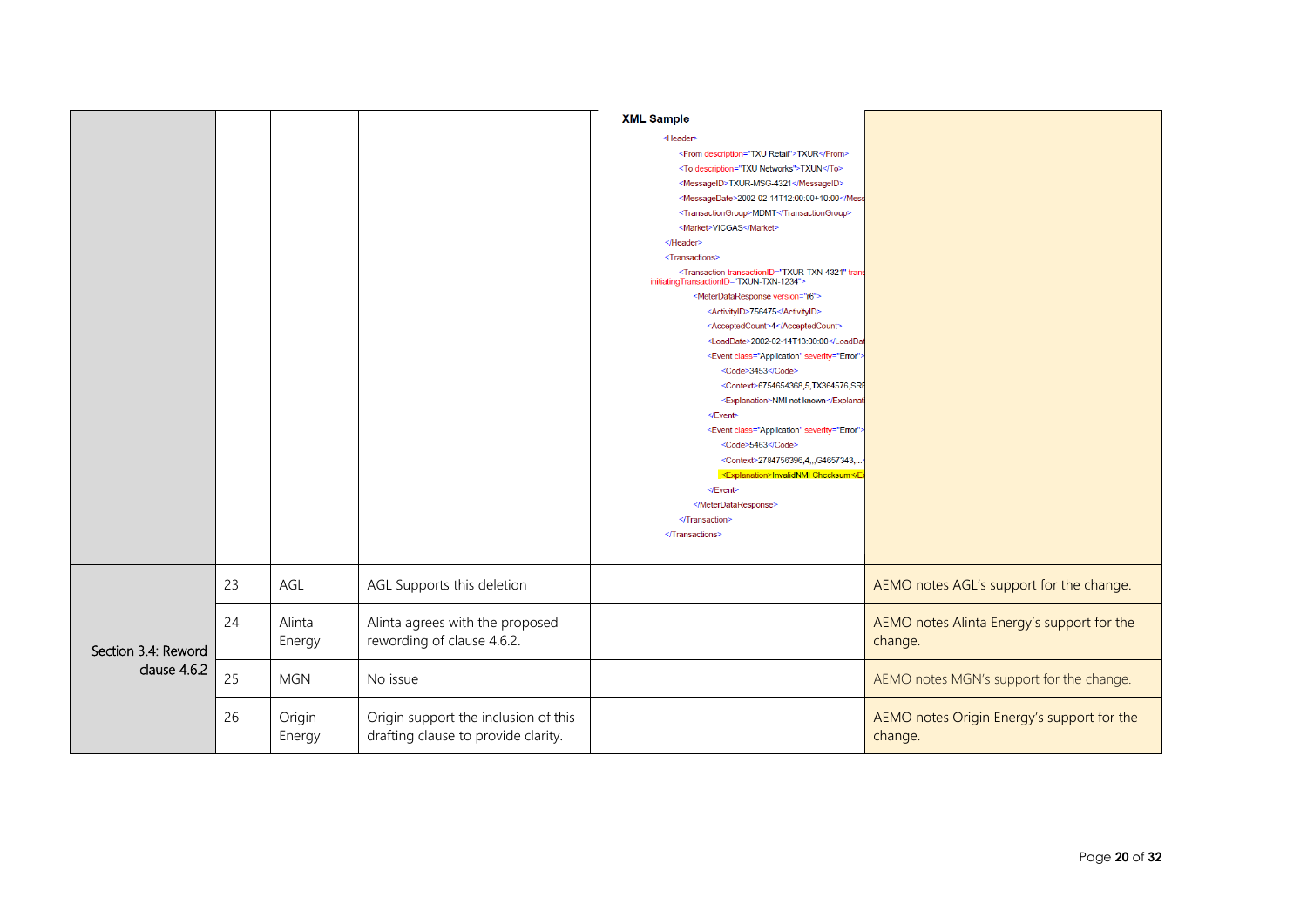|                                                             | 27 | Red and<br>Lumo<br>Energy | The PPC seeks to apply this clause<br>for all jurisdictions however the<br>wording in Participant Build Pack 3:<br>B2B System Interface Definitions<br>does not support this.<br>AEMO has referenced the National<br>Energy Retail Rules in this section<br>however Red and Lumo note that<br>the NERR does not apply for<br>Victoria. | Under the National Energy Retail Rules, the<br>Retailer must:<br>(i) Initiate a CustomerDetailsNotification<br>when customer details change.<br>(ii) Provide a CustomerDetailsNotification<br>in response to a valid<br>CustomerDetailsRequest. See section 4.6.3<br>for further details on<br>CustomerDetailsRequest.<br>Red and Lumo propose that this section be<br>reworded to reference the relevant<br>regulatory instruments for each jurisdiction<br>as necessary. | AEMO has amended the beginning of the<br>clause to read:<br>Under the National Energy Retail Rules (for<br>jurisdictions other than VIC) and the Energy<br>Retail Code (for VIC) |
|-------------------------------------------------------------|----|---------------------------|----------------------------------------------------------------------------------------------------------------------------------------------------------------------------------------------------------------------------------------------------------------------------------------------------------------------------------------|----------------------------------------------------------------------------------------------------------------------------------------------------------------------------------------------------------------------------------------------------------------------------------------------------------------------------------------------------------------------------------------------------------------------------------------------------------------------------|----------------------------------------------------------------------------------------------------------------------------------------------------------------------------------|
|                                                             | 28 | Simply<br>Energy          | Supports the rewording of clause<br>4.6.2 (east-coast) in relevant<br>instruments.                                                                                                                                                                                                                                                     | N/A                                                                                                                                                                                                                                                                                                                                                                                                                                                                        | AEMO notes Simply Energy's support for the<br>change.                                                                                                                            |
|                                                             | 29 | AGL                       | AGL Supports this deletion                                                                                                                                                                                                                                                                                                             |                                                                                                                                                                                                                                                                                                                                                                                                                                                                            | AEMO notes AGL's support for the change.                                                                                                                                         |
| Section 3.5: Align<br>data dictionary with<br>aseXML schema | 30 | AGN                       | FRC B2B SID v4<br>Appendix A. Data Dictionary<br>Element Names:<br>Phone Number 1<br>Phone Number 2                                                                                                                                                                                                                                    | <b>ALLOWED VALUES</b><br>While the aseXML schema allows for any<br>number of phone numbers to be provided,<br>at most two must may be provided under<br>the Build Pack constraints.                                                                                                                                                                                                                                                                                        | Please see Ref #34.                                                                                                                                                              |
|                                                             | 31 | AGN                       | PBP3 B2B SID v3<br>Appendix A. Data Dictionary<br>Element Names:<br>Phone Number 1                                                                                                                                                                                                                                                     | <b>ALLOWED VALUES</b><br>While the aseXML schema allows for any<br>number of phone numbers to be provided,<br>at most two must may be provided under<br>the Build Pack constraints.                                                                                                                                                                                                                                                                                        | Please see Ref #34.                                                                                                                                                              |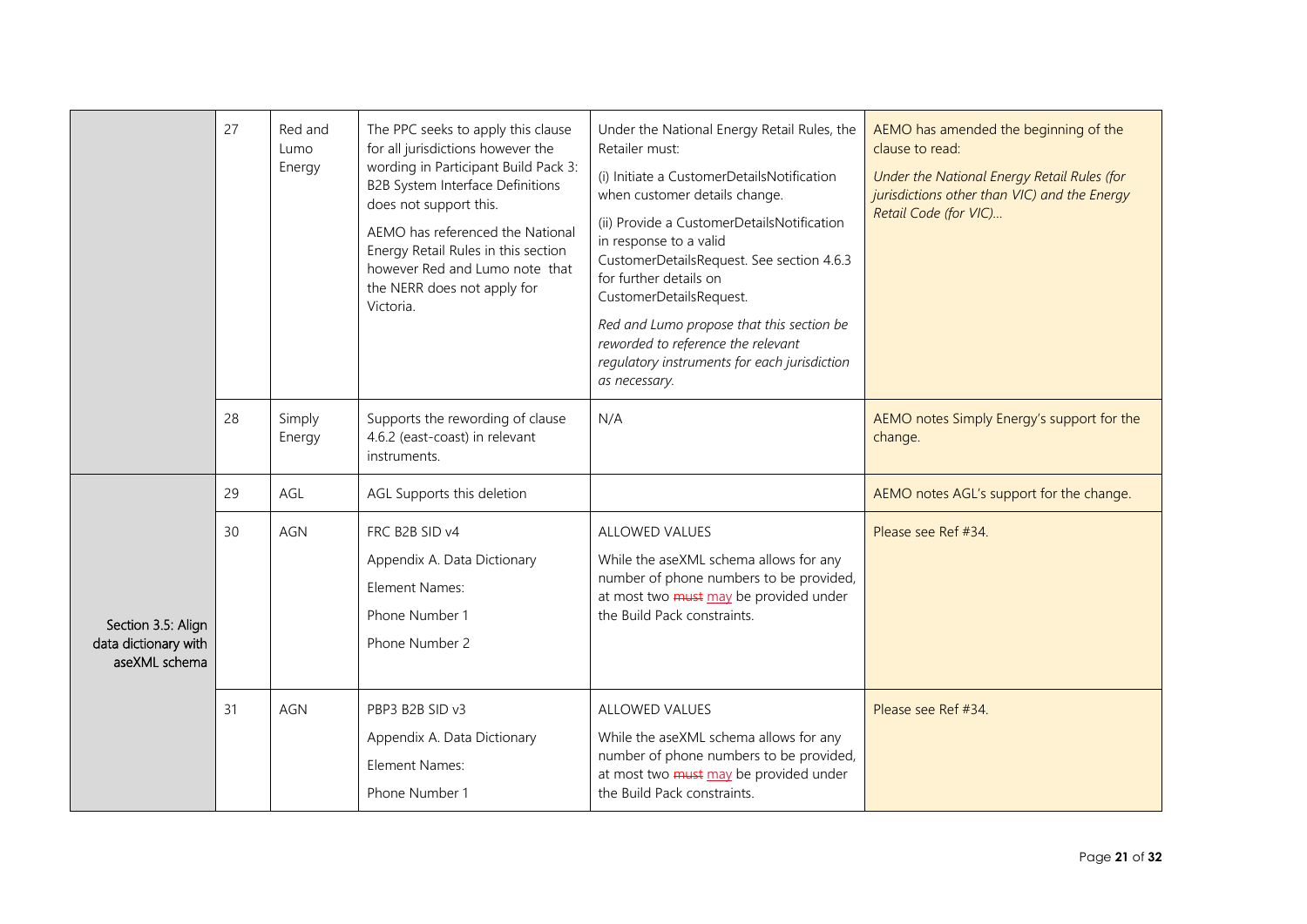| 32<br>33 | Alinta<br>Energy<br><b>MGN</b> | Phone Number 2<br>No allowed values listed. Should<br>the same comment as above apply<br>here?<br>No comment<br>No issue                                                                                                                                                                                                                                                                                                                                                                                                                                                                                                                                                  |                                                                                                                                                                                                                                                                                                                                                                                                                                                                          | AEMO notes that Alinta Energy has no<br>comment on the change.<br>AEMO notes MGN's support for the change.                                                                   |
|----------|--------------------------------|---------------------------------------------------------------------------------------------------------------------------------------------------------------------------------------------------------------------------------------------------------------------------------------------------------------------------------------------------------------------------------------------------------------------------------------------------------------------------------------------------------------------------------------------------------------------------------------------------------------------------------------------------------------------------|--------------------------------------------------------------------------------------------------------------------------------------------------------------------------------------------------------------------------------------------------------------------------------------------------------------------------------------------------------------------------------------------------------------------------------------------------------------------------|------------------------------------------------------------------------------------------------------------------------------------------------------------------------------|
| 34       | Origin<br>Energy               | Origin acknowledges that<br>clarification is needed regarding<br>how certain aseXML schema<br>elements were to be used (e.g. the<br>"ManagementContactDetail"<br>aseXML schema element allows for<br>any number of phone numbers to<br>be provided, but the build pack<br>allows for at most two).<br>Origin recommends a review of the<br>wording proposed in the allowable<br>values within the BP3 B2B Systems<br>Interface definitions and FRC B2B<br>Systems Interface Definitions:<br>For example:<br>-CustomerEmailAddress<br>ManagementContactDetail/EmailA<br>ddress<br>-ManagementContactDetail/<br>PhoneNumber 1<br>-ManagementContactDetail/<br>PhoneNumber 2 | Below wording is an example for Phone<br>number Allowable values. Similar wording<br>should be in place for other allowable<br>values.<br>While the aseXML schema allows for any<br>number of phone numbers to be provided.<br>at most two must be provided under the<br><b>Build Pack constraints.</b><br>While the aseXML schema allows for any<br>number of phone numbers to be provided,<br>a maximum of two is permitted under the<br><b>Build Pack constraints</b> | AEMO agrees that Origin Energy's changes<br>better reflect the drafting intent and has made<br>changes to the PBP 3 and the B2B System<br>Interface Definitions accordingly. |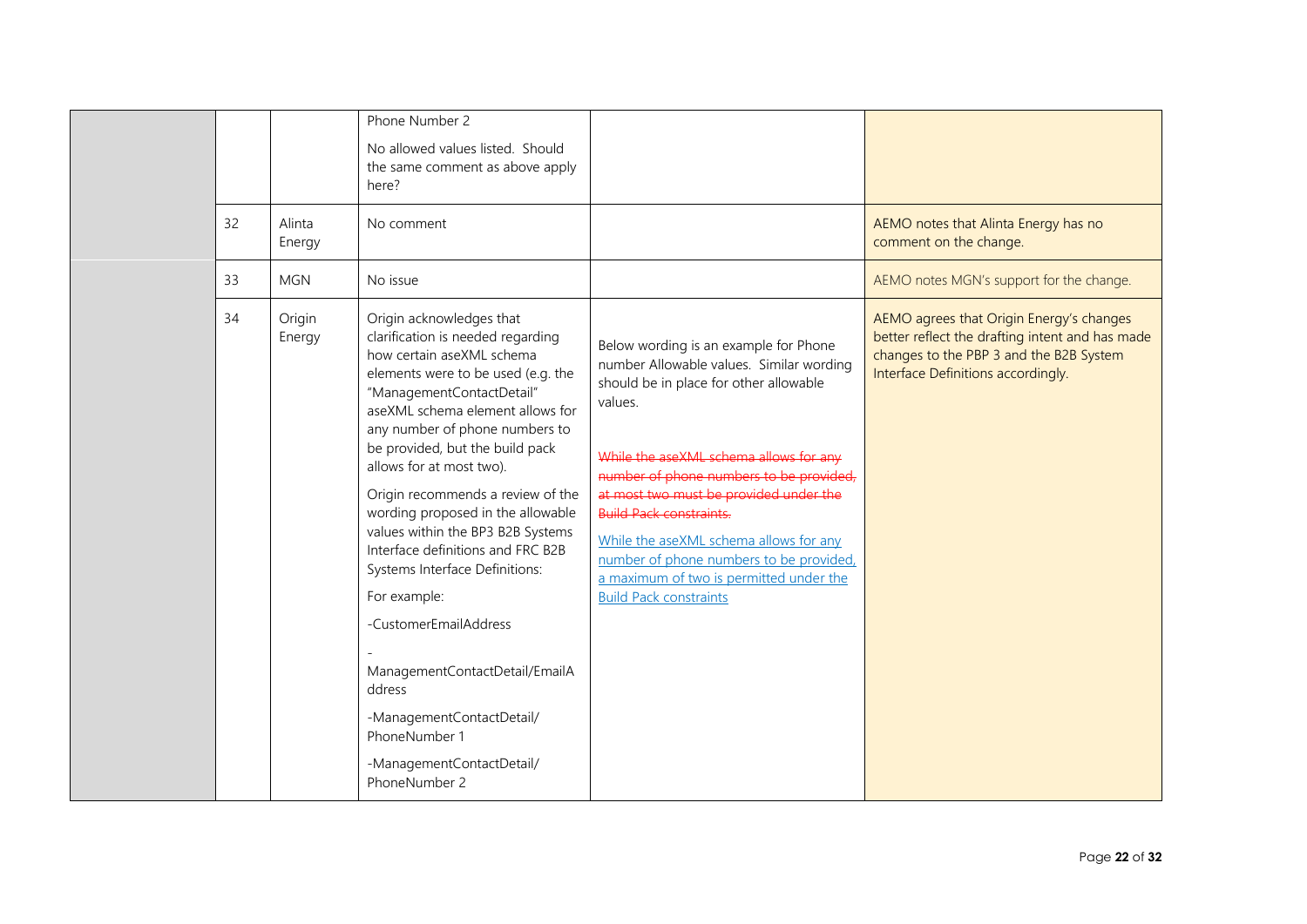|                                                                         |    |                  | The wording states that 'at most"<br>one/two must be provided. This<br>can imply, for example, that at least<br>2 email address must be provided.<br>It doesn't necessarily read that only<br>up to 2 email address can be<br>provided |                                                                 |                                                                                                            |
|-------------------------------------------------------------------------|----|------------------|----------------------------------------------------------------------------------------------------------------------------------------------------------------------------------------------------------------------------------------|-----------------------------------------------------------------|------------------------------------------------------------------------------------------------------------|
|                                                                         | 35 | Simply<br>Energy | Support the remainder of changes<br>including data dictionary<br>alignment, manifest error<br>corrections and diagram changes<br>in PBP3 B2B SID.                                                                                      | N/A                                                             | AEMO notes Simply Energy's support for the<br>change.                                                      |
|                                                                         | 36 | AGL              | AGL Supports this deletion                                                                                                                                                                                                             |                                                                 | AEMO notes AGL's support for the change.                                                                   |
|                                                                         | 37 | <b>AGN</b>       | 3.6.1 Mandatory status of Life<br>Support fields<br>PBP1 Table of Transactions<br>(Elements tab)<br>Life Support Equipment                                                                                                             | Code Use column still shows as N (No<br>Code Used), should be Y | AGN is correct in noting that the Code Use<br>column should be "Y"; AEMO has made the<br>requested change. |
| Section 3.6: Manifest<br>errors and other non-<br>controversial changes | 38 | Alinta<br>Energy | No comment                                                                                                                                                                                                                             |                                                                 | AEMO notes that Alinta Energy has no<br>comment on the change.                                             |
|                                                                         | 39 | <b>MGN</b>       | No issue                                                                                                                                                                                                                               |                                                                 | AEMO notes MGN's support for the change.                                                                   |
|                                                                         | 40 | Simply<br>Energy | Support the remainder of changes<br>including data dictionary<br>alignment, manifest error<br>corrections and diagram changes<br>in PBP3 B2B SID.                                                                                      | N/A                                                             | AEMO notes Simply Energy's support for the<br>change.                                                      |
|                                                                         | 41 | AGL              | AGL Supports this deletion                                                                                                                                                                                                             |                                                                 | AEMO notes AGL's support for the change.                                                                   |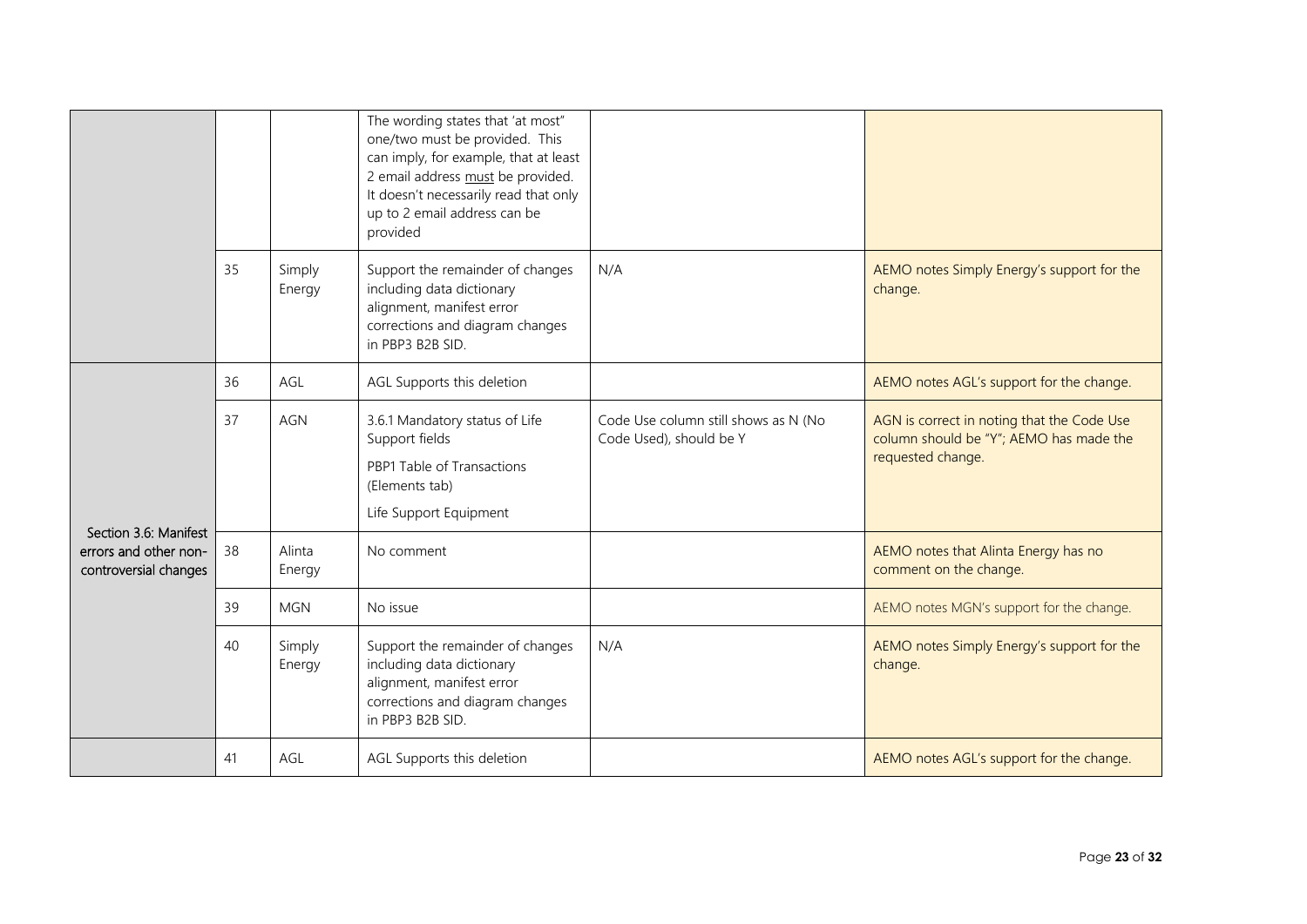|                               | 42 | Alinta<br>Energy | No comment                                                                                                                                        |     | AEMO notes that Alinta Energy has no<br>comment on the change. |
|-------------------------------|----|------------------|---------------------------------------------------------------------------------------------------------------------------------------------------|-----|----------------------------------------------------------------|
| Section 3.7: Diagram          | 43 | <b>MGN</b>       | No issue                                                                                                                                          |     | AEMO notes MGN's support for the change.                       |
| changes                       | 44 | Simply<br>Energy | Support the remainder of changes<br>including data dictionary<br>alignment, manifest error<br>corrections and diagram changes<br>in PBP3 B2B SID. | N/A | AEMO notes Simply Energy's support for the<br>change.          |
|                               | 45 | AGL              | AGL supports this deletion                                                                                                                        |     | AEMO notes AGL's support for the change.                       |
|                               | 46 | <b>AGN</b>       | AGN is comfortable that the<br>Name Title field should be<br>populated with an empty string if<br>no title is available.                          |     | AEMO notes AGN's support for the change.                       |
| Section 3.8:<br>CustomerTitle | 47 | Alinta<br>Energy | No comment                                                                                                                                        |     | AEMO notes that Alinta Energy has no<br>comment on the change. |
| element                       | 48 | <b>MGN</b>       | No issue                                                                                                                                          |     | AEMO notes MGN's support for the change.                       |
|                               | 49 | Origin<br>Energy | Noted                                                                                                                                             |     | AEMO notes that Origin has noted the<br>change.                |
|                               | 50 | Simply<br>Energy | Supports the NameTitle element<br>changes as proposed                                                                                             | N/A | AEMO notes Simply Energy's support for the<br>change.          |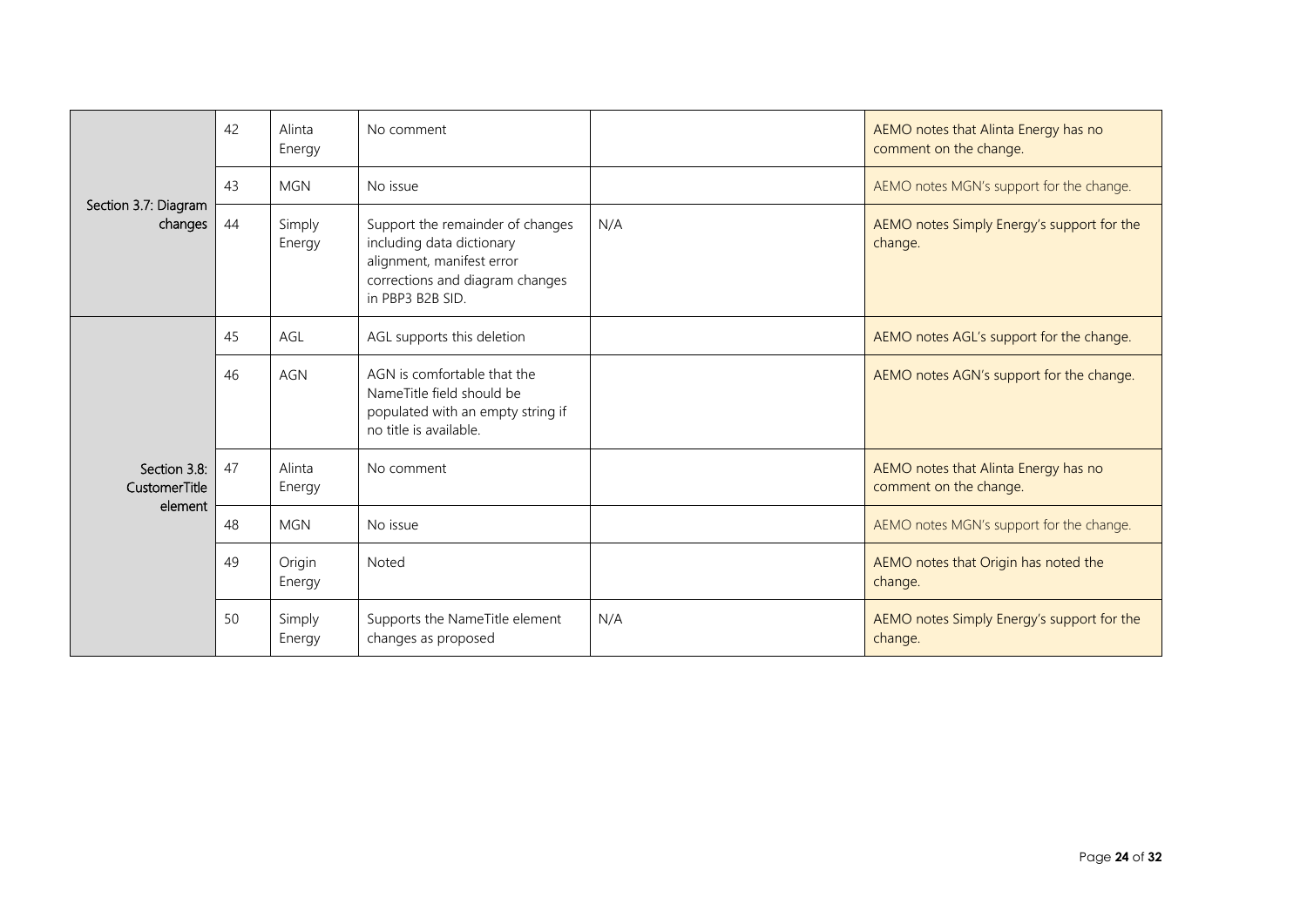|       | Ref #1 - B2B Service Order Specifications - Part 1 |                              |                                                                                                                                                                                                                                                                                      |                                                                                                                                                                           |                                                                                                                                                                                                                                                           |  |  |  |
|-------|----------------------------------------------------|------------------------------|--------------------------------------------------------------------------------------------------------------------------------------------------------------------------------------------------------------------------------------------------------------------------------------|---------------------------------------------------------------------------------------------------------------------------------------------------------------------------|-----------------------------------------------------------------------------------------------------------------------------------------------------------------------------------------------------------------------------------------------------------|--|--|--|
| Ref # | Participant                                        | RMP Clause #                 | Issue / Comment                                                                                                                                                                                                                                                                      | Proposed<br>text<br>Red strikeout<br>delete<br>means<br>and<br>blue underline means insert                                                                                | <b>AEMO</b><br>Response<br>(AEMO only)                                                                                                                                                                                                                    |  |  |  |
| 51    | AGL                                                |                              | While the SO specification identifies the<br>parent JECs, AGL suggests that it would<br>be useful to ensure that there is a table<br>showing the children JECs and their<br>usage to ensure clear understanding<br>and alignment with other Jurisdictional<br>and electricity usage. | There are various tables from the PPC which could be<br>inserted for clarity, in particular the tab called Meter &<br>MIRN Status in PBP3 - Process Flow of Transactions. | AEMO notes that this change is not a<br>typographical change, nor does it correct<br>an administrative error in AEMO's collating<br>documents<br>from<br>the.<br>previous<br>consultations, and as such it will not be<br>considered as part of IN018/20. |  |  |  |
| 52    | <b>MGN</b>                                         |                              | No issue                                                                                                                                                                                                                                                                             |                                                                                                                                                                           | AEMO notes MGN's support for the<br>change.                                                                                                                                                                                                               |  |  |  |
|       |                                                    |                              |                                                                                                                                                                                                                                                                                      | Ref #2 - B2B Service Order Specifications - Part 2                                                                                                                        |                                                                                                                                                                                                                                                           |  |  |  |
| 53    | AGL                                                |                              | JEC Worksheet.<br>The base AML code (AML- Row 3)<br>seems to have been deleted.                                                                                                                                                                                                      | Insert 'AML' into cellA3.                                                                                                                                                 | AEMO has made the requested change.                                                                                                                                                                                                                       |  |  |  |
| 54    | Alinta<br>Energy                                   | Row <sub>3</sub><br>column A | Job Enquiry Code (JEC) for Attach<br>Meter Lock is missing.                                                                                                                                                                                                                          | <b>AML</b>                                                                                                                                                                | Please see Ref #53.                                                                                                                                                                                                                                       |  |  |  |
| 55    | Alinta<br>Energy                                   | Row 3<br>column M            | The WA Detailed Description includes<br>the MIRN status, however this is now<br>captured in new column P.<br>Also rows 47, 58, 60, 62, 65, 66, 69-74.                                                                                                                                | $MIPNL$ status = Decommissioned                                                                                                                                           | AEMO has struck out the MIRN Statuses<br>given in Column M on the basis that this<br>information is now captured in Column P.                                                                                                                             |  |  |  |
| 56    | Alinta<br>Energy                                   | Row 3<br>column O            | Spelling error                                                                                                                                                                                                                                                                       | TCI to install TAC devide device                                                                                                                                          | AEMO has made the requested change.                                                                                                                                                                                                                       |  |  |  |

### Section 3 – Corrections to typographical or administrative errors in collating the documents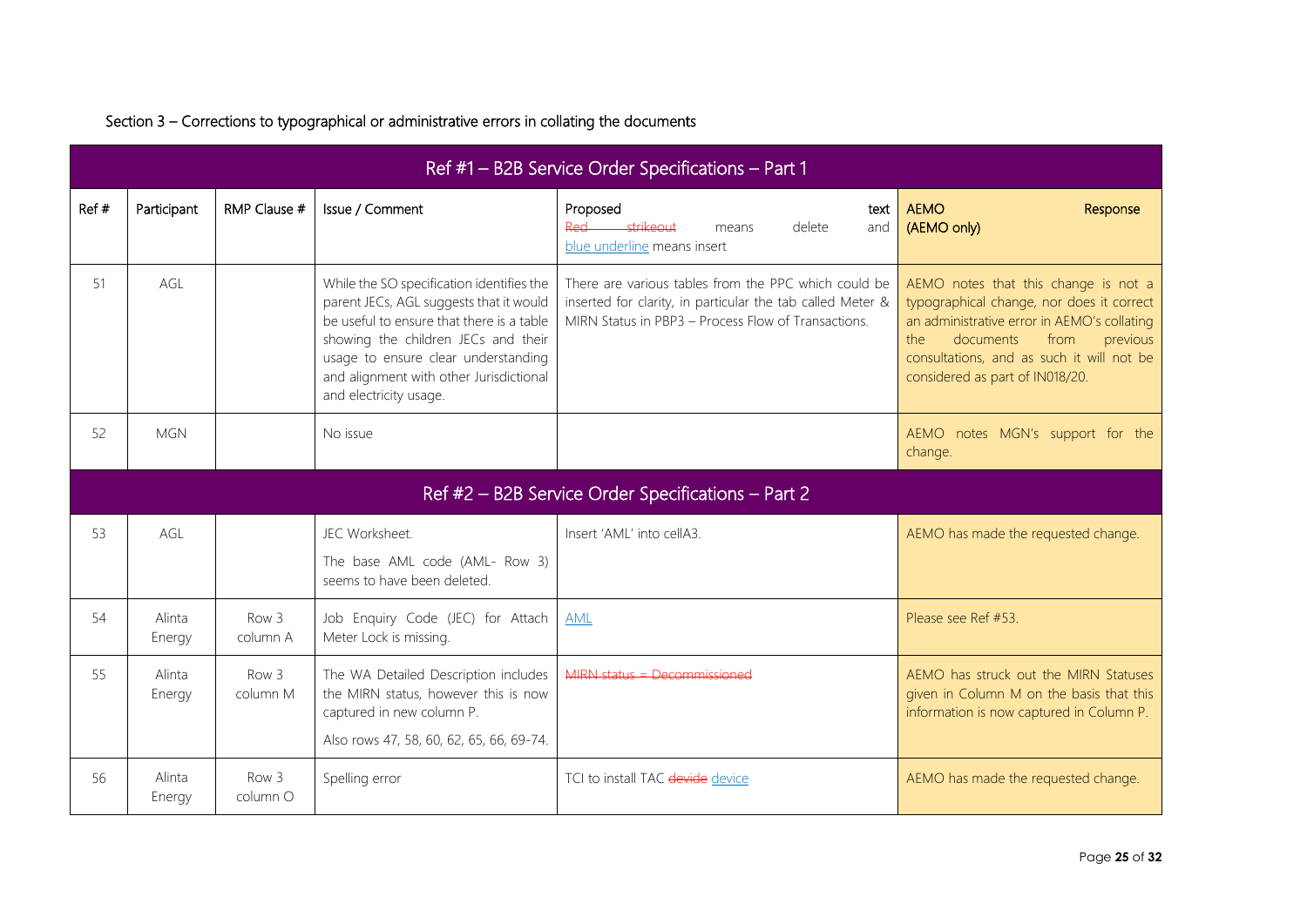| 57  | <b>MGN</b>                                              | No issue                                                                                                                                                                                                        |                                                                                                                                                                                                  | AEMO notes MGN's support for the<br>change.                                                                                                                                                                                                              |  |  |  |  |  |  |
|-----|---------------------------------------------------------|-----------------------------------------------------------------------------------------------------------------------------------------------------------------------------------------------------------------|--------------------------------------------------------------------------------------------------------------------------------------------------------------------------------------------------|----------------------------------------------------------------------------------------------------------------------------------------------------------------------------------------------------------------------------------------------------------|--|--|--|--|--|--|
|     | Ref #3 - Spec Pack FRC B2B System Interface Definitions |                                                                                                                                                                                                                 |                                                                                                                                                                                                  |                                                                                                                                                                                                                                                          |  |  |  |  |  |  |
| 58  | AGL                                                     | Life Support Reason codes -align with<br>electricity usage                                                                                                                                                      | Suggest definition of 'Confirm Life Support' be aligned<br>to the most recent changes in electricity which is for the<br>responder to only provide what's currently recorded in<br>their system. | AEMO notes that this change is not a<br>typographical change, nor does it correct<br>an administrative error in AEMO's collating<br>documents<br>from<br>previous<br>the<br>consultations, and as such it will not be<br>considered as part of IN018/20. |  |  |  |  |  |  |
| 59  | AGN                                                     | FRC B2B SID v4<br>4.6.2.1 CustomerDetailsNotification<br>Movement Type has been removed<br>from Elements list in PBP1 Process Flow<br>Table of Transactions. Should it be<br>removed from this section as well? |                                                                                                                                                                                                  | "Movement_Type" was removed from the<br>PBP1 because it was an .csv field.<br>"MovementType" is an aseXML field and<br>should be in the PBP1 and the B2B SID;<br>AEMO has added it to the PBP1.                                                          |  |  |  |  |  |  |
| 60  | AGN                                                     | FRC B2B SID v4<br>4.6.2.1 CustomerDetailsNotification<br>The whole of the Figure 4-70 heading<br>has been deleted, should just be the<br><b>CSV</b> portion                                                     | Figure 4-70 CustomerDetailsNotification/CSVCustomer<br>aseXML schema                                                                                                                             | AEMO has made the requested change.                                                                                                                                                                                                                      |  |  |  |  |  |  |
| -61 | <b>MGN</b>                                              | No issue                                                                                                                                                                                                        |                                                                                                                                                                                                  | AEMO notes MGN's support for the<br>change.                                                                                                                                                                                                              |  |  |  |  |  |  |
|     |                                                         |                                                                                                                                                                                                                 | Ref #4 - Gas Interface Protocol (NSW-ACT)                                                                                                                                                        |                                                                                                                                                                                                                                                          |  |  |  |  |  |  |
| 62  | AGL                                                     | AGL supports the change                                                                                                                                                                                         |                                                                                                                                                                                                  | AEMO notes AGL's support for the change.                                                                                                                                                                                                                 |  |  |  |  |  |  |
|     |                                                         |                                                                                                                                                                                                                 | Ref #5 - Gas Interface Protocol (Queensland)                                                                                                                                                     |                                                                                                                                                                                                                                                          |  |  |  |  |  |  |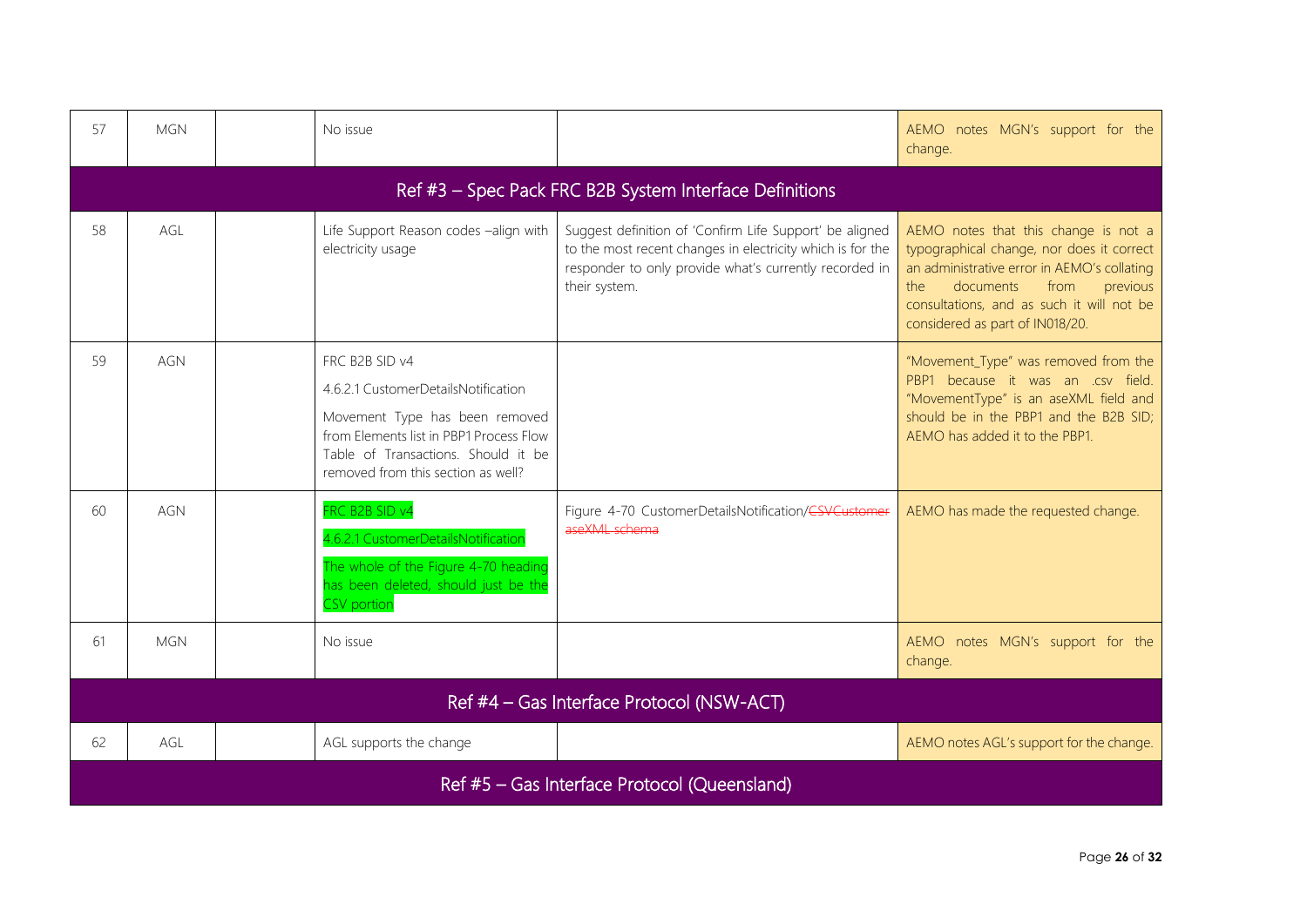| 63 | AGL                                        |        | AGL supports the change                                                                                                                                                                                                                                                                                                                  |                                                                                                                                                                                                                                                                                                                          | AEMO notes AGL's support for the change.                                                                                                                                                                                                                                                                                           |  |  |  |  |  |  |
|----|--------------------------------------------|--------|------------------------------------------------------------------------------------------------------------------------------------------------------------------------------------------------------------------------------------------------------------------------------------------------------------------------------------------|--------------------------------------------------------------------------------------------------------------------------------------------------------------------------------------------------------------------------------------------------------------------------------------------------------------------------|------------------------------------------------------------------------------------------------------------------------------------------------------------------------------------------------------------------------------------------------------------------------------------------------------------------------------------|--|--|--|--|--|--|
|    | Ref #6 - Gas Interface Protocol (Victoria) |        |                                                                                                                                                                                                                                                                                                                                          |                                                                                                                                                                                                                                                                                                                          |                                                                                                                                                                                                                                                                                                                                    |  |  |  |  |  |  |
| 64 | AGL                                        |        | AGL supports the change                                                                                                                                                                                                                                                                                                                  |                                                                                                                                                                                                                                                                                                                          | AEMO notes AGL's support for the change.                                                                                                                                                                                                                                                                                           |  |  |  |  |  |  |
| 65 | <b>MGN</b>                                 |        | No issue                                                                                                                                                                                                                                                                                                                                 |                                                                                                                                                                                                                                                                                                                          | AEMO notes MGN's support for the<br>change.                                                                                                                                                                                                                                                                                        |  |  |  |  |  |  |
|    | Ref $#7$ – PBP 1 – Process Flow Diagrams   |        |                                                                                                                                                                                                                                                                                                                                          |                                                                                                                                                                                                                                                                                                                          |                                                                                                                                                                                                                                                                                                                                    |  |  |  |  |  |  |
| 66 | AGL                                        |        | AGL supports the change                                                                                                                                                                                                                                                                                                                  | The tables from the PPC which could be inserted into<br>this document for clarity, in particular the tab called<br>Meter & MIRN Status in PBP3 - Process Flow of<br>Transactions.<br>Also, AGL notes that with the WA processes, there is a<br>new status of No Regulator, which should also be<br>included for clarity. | AEMO notes that this change is not a<br>typographical change, nor does it correct<br>an administrative error in AEMO's collating<br>documents<br>from<br>the.<br>previous<br>consultations, and as such it will not be<br>considered as part of IN018/20.                                                                          |  |  |  |  |  |  |
| 67 | <b>MGN</b>                                 |        | No issue                                                                                                                                                                                                                                                                                                                                 |                                                                                                                                                                                                                                                                                                                          | AEMO notes MGN's support for the<br>change.                                                                                                                                                                                                                                                                                        |  |  |  |  |  |  |
|    |                                            |        |                                                                                                                                                                                                                                                                                                                                          | Ref #8 - PBP1 - Process Flow Table of Transactions                                                                                                                                                                                                                                                                       |                                                                                                                                                                                                                                                                                                                                    |  |  |  |  |  |  |
| 68 | AGL                                        | Row 10 | As there are now two address<br>elements, once has been identified as<br>xml, but AGL suggests that for<br>completeness the description of the<br>other Address element is identified as<br>CSV.<br>Further, the aseXML definition does not<br>specify the Attributes/format, length or<br>code the way the other aseXML<br>elements do. | Eg - amend second Address to Supply Point Address (in<br>csv transactions)<br>Provide specific definitional information for the aseXML<br>Address element                                                                                                                                                                | AEMO notes that this change is not a<br>typographical change, nor does it correct<br>an administrative error in AEMO's collating<br>documents<br>the<br>from<br>previous<br>consultations, and as such it will not be<br>considered as part of IN018/20.<br>Further, this element is not in the scope of<br>consultation IN018/20. |  |  |  |  |  |  |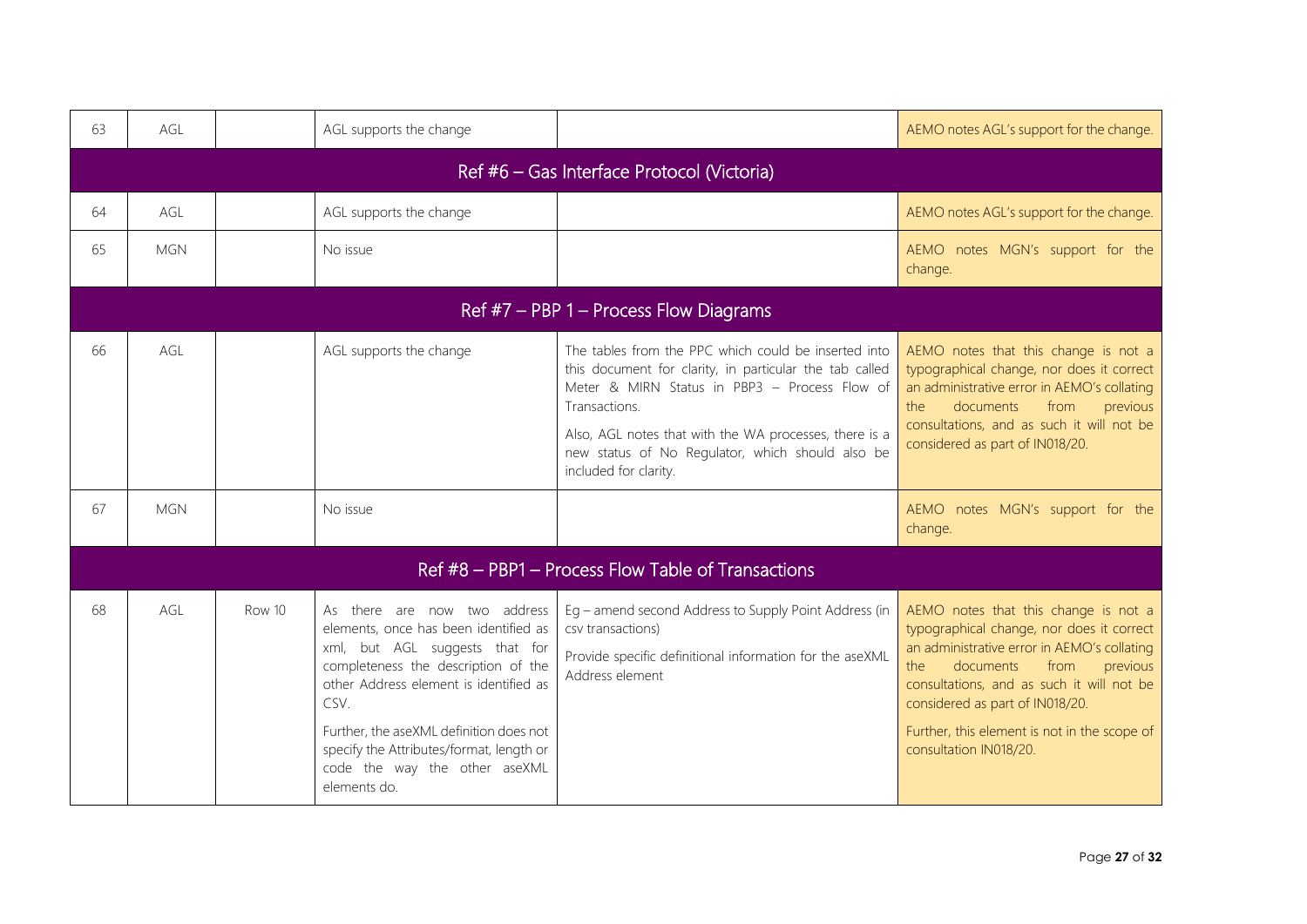| 69 | AGL | Row 62         | Australian Standard AS4590 (naming<br>information) specifies that if the person<br>has a single name only, then the family<br>name field should be used. The<br>Schema references AS4590, but it is<br>unclear how csv files may operate.<br>Can AEMO confirm that the first name<br>can be left blank, and if so, AGL<br>suggests that an additional note be<br>added. | Suggest Add:<br>Where the customer only identifies with a<br>single name, then that name should be<br>populated in the Family Name space and the<br>person given name should be left blank. | AEMO notes that this change is not a<br>typographical change, nor does it correct<br>an administrative error in AEMO's collating<br>documents<br>from<br>the<br>previous<br>consultations, and as such it will not be<br>considered as part of IN018/20.<br>Further, this element is not in the scope of<br>consultation IN018/20.                                                                                                                                                            |
|----|-----|----------------|-------------------------------------------------------------------------------------------------------------------------------------------------------------------------------------------------------------------------------------------------------------------------------------------------------------------------------------------------------------------------|---------------------------------------------------------------------------------------------------------------------------------------------------------------------------------------------|-----------------------------------------------------------------------------------------------------------------------------------------------------------------------------------------------------------------------------------------------------------------------------------------------------------------------------------------------------------------------------------------------------------------------------------------------------------------------------------------------|
| 70 | AGL | <b>Row 72</b>  | Check if an LSR gives current status for<br>future                                                                                                                                                                                                                                                                                                                      |                                                                                                                                                                                             | The description of the Date Required field<br>in Row 72 is as follows:<br>"For a registration of Life Support, this date<br>will be the date Life Support protections<br>commence at the premises.<br>For a deregistration of Life Support, this<br>date will be the date Life Support<br>protection ceases to be provided at the<br>premises.<br>For response to a Life Support Request, this<br>will be the effective date of the Life Support<br>registration in the participants system." |
| 71 | AGL | <b>Row 150</b> | Last Modified Date Time<br>Note that the field only defines the<br>date information, not the<br>time<br>information for last modified.                                                                                                                                                                                                                                  | The aseXML version required both date and time<br>information as defined by the DATETIME definition.                                                                                        | AEMO notes that this change is not a<br>typographical change, nor does it correct<br>an administrative error in AEMO's collating<br>the<br>documents<br>from<br>previous<br>consultations, and as such it will not be<br>considered as part of IN018/20.<br>Further, this element is not in the scope of<br>consultation IN018/20.                                                                                                                                                            |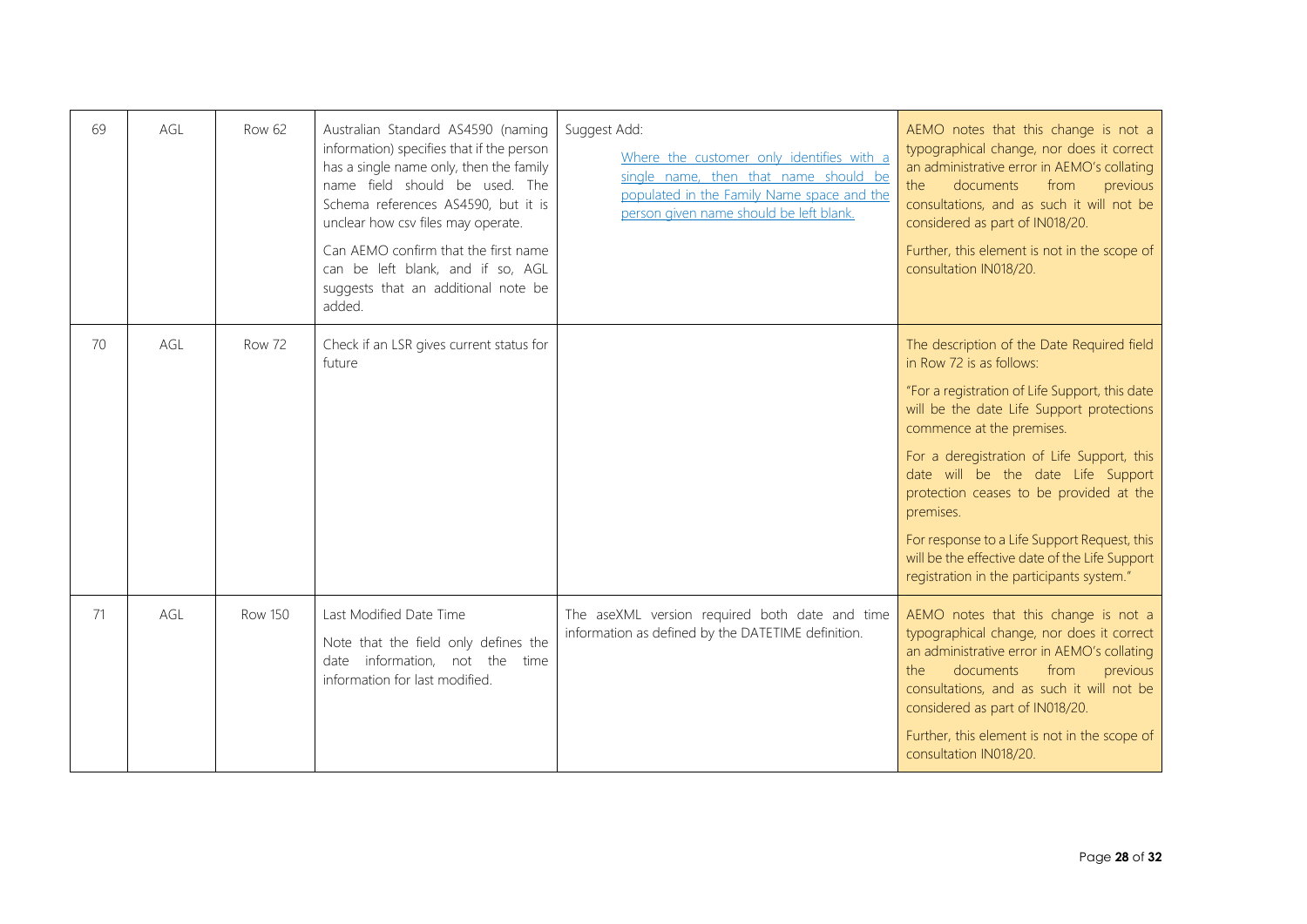| 72 | AGL        | Meter and<br><b>MIRN Status</b> | There are now additional and varied<br>combinations of Meter & MIRN status<br>and variations between East and West<br>Coast,           | AGL suggests that the 'Meter and MIRN Status' diagram<br>in PBP 1 be updated to show how Trailer Air Couplings<br>are included, how the WA regulator removal impacts<br>MIRN status and a summary table also added - like the<br>one shown:<br>SO / Meter Status / MIRN Status<br><b>MIRN Status</b><br>East Coast<br>West Coast<br>East Coast<br><b>West Coast</b><br>nitiating<br>Service Order<br><b>Meter Status</b><br>Meter Status<br>Reversing<br>Reversing<br>Service Order<br>Service Order<br><b>Turned On</b><br>Commissioned<br><b>RML</b><br>RML<br><b>AMI</b><br>De-Commissioned<br>Plugged<br>Plugged<br><b>DSD</b><br><b>RSD</b><br><b>RSD</b><br><b>Turned Off</b><br>De-Commissioned<br><b>Turned Off</b><br><b>MRM</b><br><b>MTN</b><br>No Meter<br>MRF<br>De-Commissioned<br>No Regulator<br>SCR<br>SDR<br>No Meter<br>No Meter<br>SCR<br>De-Registered<br><b>TCR</b><br>TCI (WA)<br>N/A<br>Trailer A/C<br>N/A<br>De-Commissioned | AEMO notes that this change is not a<br>typographical change, nor does it correct<br>an administrative error in AEMO's collating<br>documents<br>from<br>the<br>previous<br>consultations, and as such it will not be<br>considered as part of IN018/20. |
|----|------------|---------------------------------|----------------------------------------------------------------------------------------------------------------------------------------|-------------------------------------------------------------------------------------------------------------------------------------------------------------------------------------------------------------------------------------------------------------------------------------------------------------------------------------------------------------------------------------------------------------------------------------------------------------------------------------------------------------------------------------------------------------------------------------------------------------------------------------------------------------------------------------------------------------------------------------------------------------------------------------------------------------------------------------------------------------------------------------------------------------------------------------------------------|----------------------------------------------------------------------------------------------------------------------------------------------------------------------------------------------------------------------------------------------------------|
| 73 | AGL        | Row 229, 230,<br>234, 281       | information<br>for<br>The<br>the<br>Attributes/format, length or code is not<br>listed the way it is for the other aseXML<br>elements. |                                                                                                                                                                                                                                                                                                                                                                                                                                                                                                                                                                                                                                                                                                                                                                                                                                                                                                                                                       | AEMO has added the information as<br>requested.                                                                                                                                                                                                          |
| 74 | <b>MGN</b> |                                 | No issue                                                                                                                               |                                                                                                                                                                                                                                                                                                                                                                                                                                                                                                                                                                                                                                                                                                                                                                                                                                                                                                                                                       | AEMO notes MGN's support for the<br>change.                                                                                                                                                                                                              |
|    |            |                                 |                                                                                                                                        | Ref #9 - PBP 1 - CSV Data Format Specification                                                                                                                                                                                                                                                                                                                                                                                                                                                                                                                                                                                                                                                                                                                                                                                                                                                                                                        |                                                                                                                                                                                                                                                          |
| 75 | AGL        |                                 | AGL supports the change                                                                                                                |                                                                                                                                                                                                                                                                                                                                                                                                                                                                                                                                                                                                                                                                                                                                                                                                                                                                                                                                                       | AEMO notes AGL's support for the change.                                                                                                                                                                                                                 |
| 76 | <b>MGN</b> |                                 | No issue                                                                                                                               |                                                                                                                                                                                                                                                                                                                                                                                                                                                                                                                                                                                                                                                                                                                                                                                                                                                                                                                                                       | AEMO notes MGN's support for the<br>change.                                                                                                                                                                                                              |
|    |            |                                 |                                                                                                                                        | Ref #10 - PBP3 - B2B System Interface Definitions                                                                                                                                                                                                                                                                                                                                                                                                                                                                                                                                                                                                                                                                                                                                                                                                                                                                                                     |                                                                                                                                                                                                                                                          |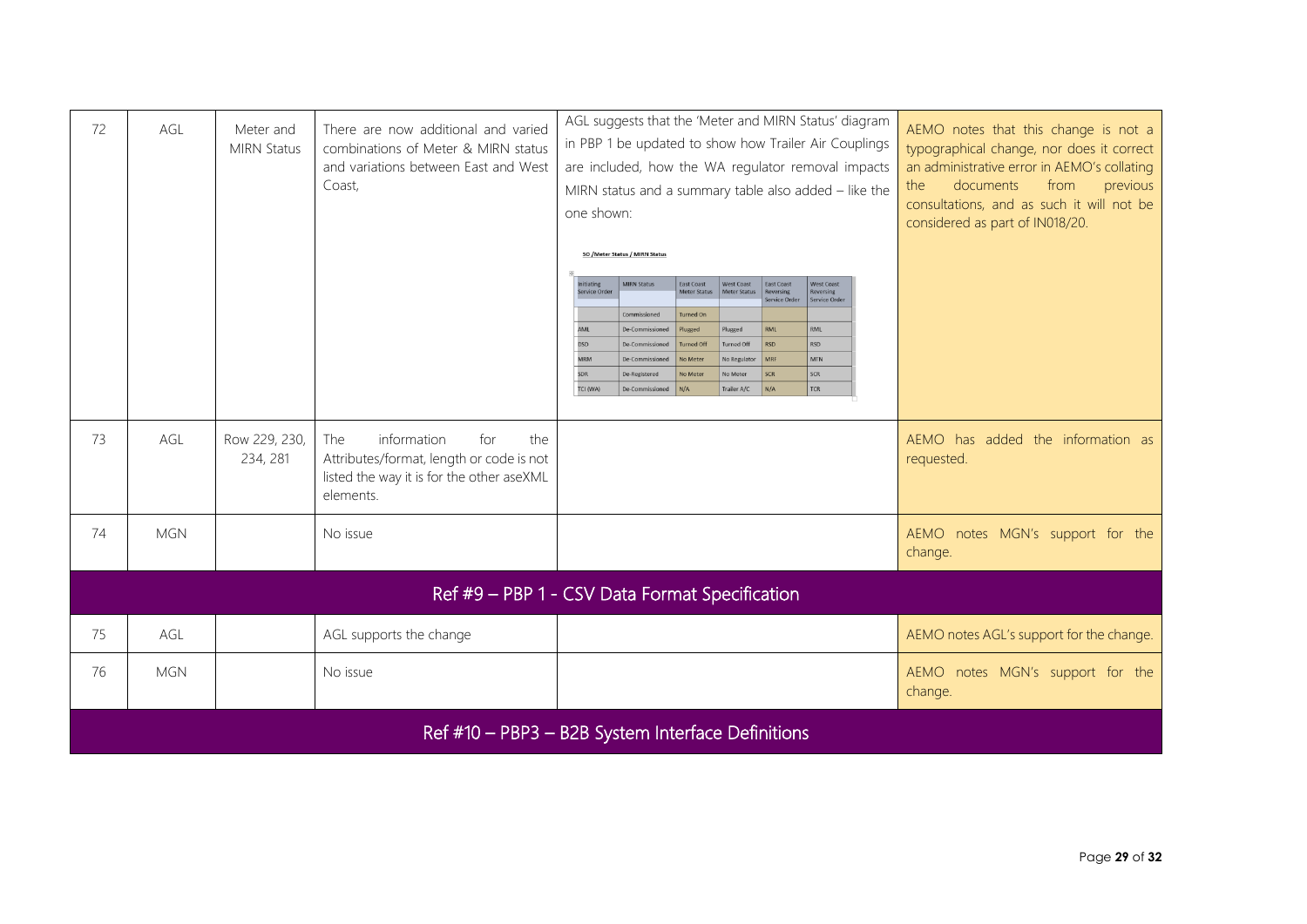| 77 | AGL        | Cl 4.6.2     | The obligations to provide customer<br>details exists within the Victorian<br>framework and the NERR.<br>AGL suggest that the reference to<br>NERR either be deleted or extended to<br>the Victorian Energy Retail Rules as well<br>to ensure complete understanding by<br>users.                                                                                              |                                                                                                                                                                                                                                                                                                                                            | Please see Ref #27.                                                                                                                                                                                                                                                                                                                |
|----|------------|--------------|--------------------------------------------------------------------------------------------------------------------------------------------------------------------------------------------------------------------------------------------------------------------------------------------------------------------------------------------------------------------------------|--------------------------------------------------------------------------------------------------------------------------------------------------------------------------------------------------------------------------------------------------------------------------------------------------------------------------------------------|------------------------------------------------------------------------------------------------------------------------------------------------------------------------------------------------------------------------------------------------------------------------------------------------------------------------------------|
| 78 | AGL        | $Cl$ 4.6.2   | Table on page 163 - ID 1 & 2<br>delete<br>the<br>$^{\prime}/^{\prime}$<br>after<br>Also<br>CustomerDetailsNotification                                                                                                                                                                                                                                                         |                                                                                                                                                                                                                                                                                                                                            | AEMO has made the requested change.                                                                                                                                                                                                                                                                                                |
| 79 | AGL        | $Cl$ 4.6.2.1 | Australian Standard AS4590 (naming<br>information) specifies that if the person<br>has a single name only, then the family<br>name field should be used. The<br>Schema references AS4590, but it is<br>unclear how csv files may operate.<br>Can AEMO / ASWG confirm that the<br>first name can be left blank, and if so,<br>AGL suggests that an additional note<br>be added. | Suggest Add:<br>Where the customer only identifies with a<br>single name, then that name should be<br>populated in the Family Name space and the<br>person given name should be left blanks.                                                                                                                                               | AEMO notes that this change is not a<br>typographical change, nor does it correct<br>an administrative error in AEMO's collating<br>documents<br>from<br>the<br>previous<br>consultations, and as such it will not be<br>considered as part of IN018/20.<br>Further, this element is not in the scope of<br>consultation IN018/20. |
| 80 | <b>AGL</b> | 4.6.3        | As there are 2 Notifications (CDN and<br>LSN) AGL suggests that the Notification<br>be fully identified.                                                                                                                                                                                                                                                                       | Suggested amendment:<br>A Distributor sends a CustomerDetailsRequest to the<br>current Retailer when they reasonably believe that the<br>information in the CustomerDetailsNotification has not<br>been previously provided in a Customer Details<br>Notification transaction or that the information they hold<br>is or may be incorrect. | AEMO has made the requested change.                                                                                                                                                                                                                                                                                                |
| 81 | AGL        | $4.7.2$ (a)  | LSN initiators cannot be prospective<br>retailers within Victoria.                                                                                                                                                                                                                                                                                                             | Suggested amendment:<br>The initiator of the Life Support Notification can be<br>either the Distributor or Retailer as described by<br>National Energy Retail Rules (NERR) rules 124(1)(c) or                                                                                                                                              | AEMO made changed the clause to read<br>as follows:                                                                                                                                                                                                                                                                                |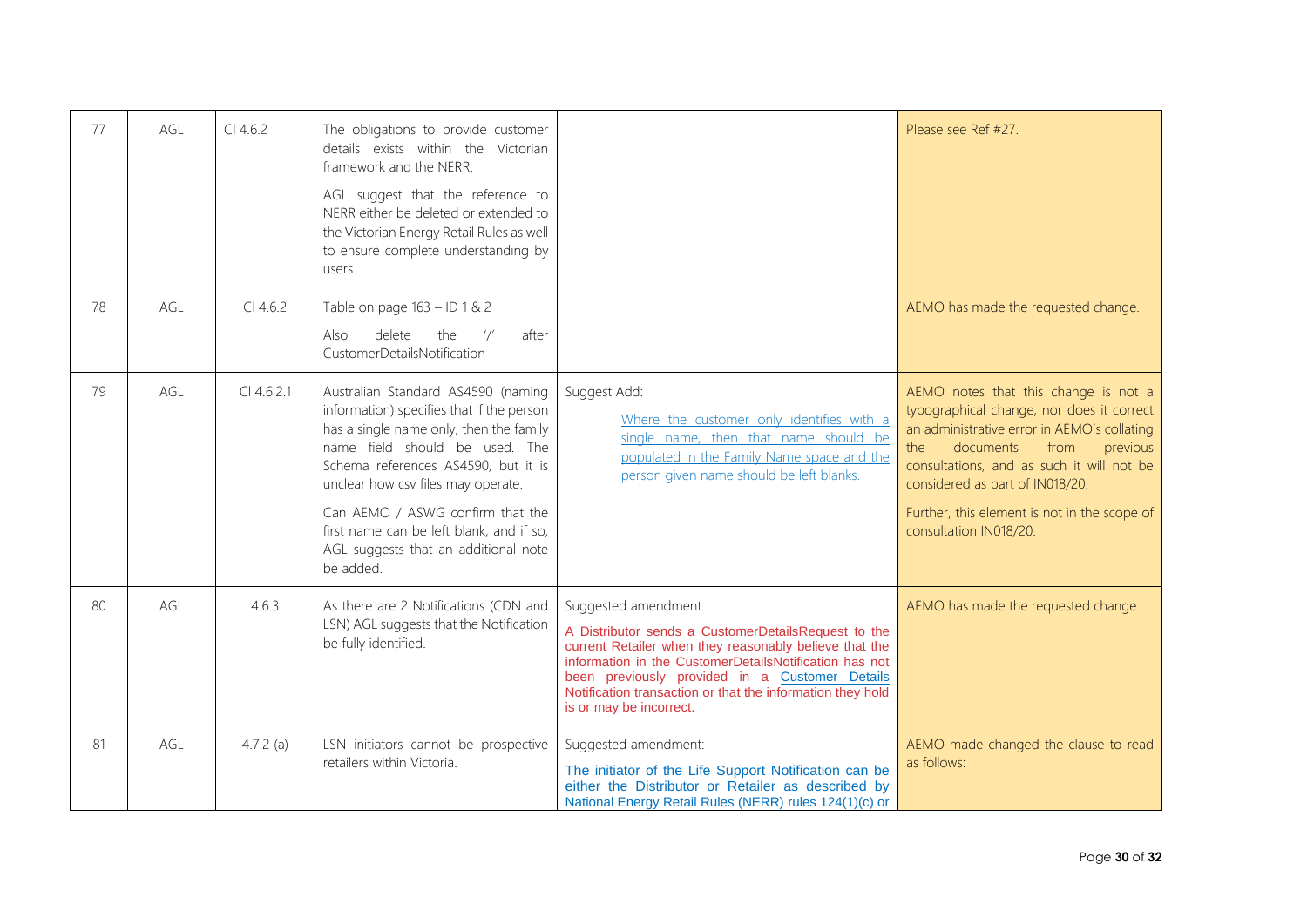|    |            |                                       |                                                                                                                                                                                                                | 124(4)(c), Victorian Energy Retail Code clause<br>125(1)(a)) and Victorian Gas Distribution Code clause<br>4A.3(1)(iv), as applicable.                                                                            | The initiator of the LifeSupportNotification<br>can be a Current Retailer, prospective<br>Retailer or (in jurisdictions other than VIC)<br>a Distributor.                                                                                                                                                                          |
|----|------------|---------------------------------------|----------------------------------------------------------------------------------------------------------------------------------------------------------------------------------------------------------------|-------------------------------------------------------------------------------------------------------------------------------------------------------------------------------------------------------------------|------------------------------------------------------------------------------------------------------------------------------------------------------------------------------------------------------------------------------------------------------------------------------------------------------------------------------------|
| 82 | AGL        | 4.7.2 $(d)$                           | Suggest that this be amended to be<br>required where there is a shared Life<br>Support Customer. The notification is<br>not necessary when only one party is<br>removing a registration from their<br>records. | Suggested amendment:<br>Where the Retailer or Distributor has completed the<br>deregistration process for a shared Life Support<br>customer they must send the other party an updated<br>LifeSupportNotification. | AEMO has used the wording from the B2B<br>Procedure: Customer and Site Details<br>Notification Process, on agreement with<br>the GRCF that gas would harmonise where<br>possible with electricity. As such, AEMO will<br>not be adopting this change.                                                                              |
| 83 | AGL        | Appendix A<br>Customer/Per<br>sonName | Suggest for allowed values that the<br>description be extended to cover single<br>person names.                                                                                                                | Suggest Add:<br>Where the customer only identifies with a single name,<br>then that name should be populated in the Family Name<br>space and the person given name should be left blanks.                         | AEMO notes that this change is not a<br>typographical change, nor does it correct<br>an administrative error in AEMO's collating<br>documents<br>from<br>the<br>previous<br>consultations, and as such it will not be<br>considered as part of IN018/20.<br>Further, this element is not in the scope of<br>consultation IN018/20. |
| 84 | AGL        | Appendix A<br>RegistrationO<br>wner   | Amend description for clarity                                                                                                                                                                                  | Registration <b>Process</b> Owner for Life Support                                                                                                                                                                | AEMO has used the wording from the B2B<br>Procedure: Customer and Site Details<br>Notification Process, on agreement with<br>the GRCF that gas would harmonise where<br>possible with electricity. As such, AEMO will<br>not be adopting this change.                                                                              |
| 85 | AGN        |                                       | Appendix A Data Dictionary<br>As some aseXML element names have<br>changed, the table needs to be re-<br>sorted.                                                                                               |                                                                                                                                                                                                                   | AEMO has made the requested change.                                                                                                                                                                                                                                                                                                |
| 86 | <b>MGN</b> |                                       | No issue                                                                                                                                                                                                       |                                                                                                                                                                                                                   | AEMO notes MGN's support for the<br>change.                                                                                                                                                                                                                                                                                        |